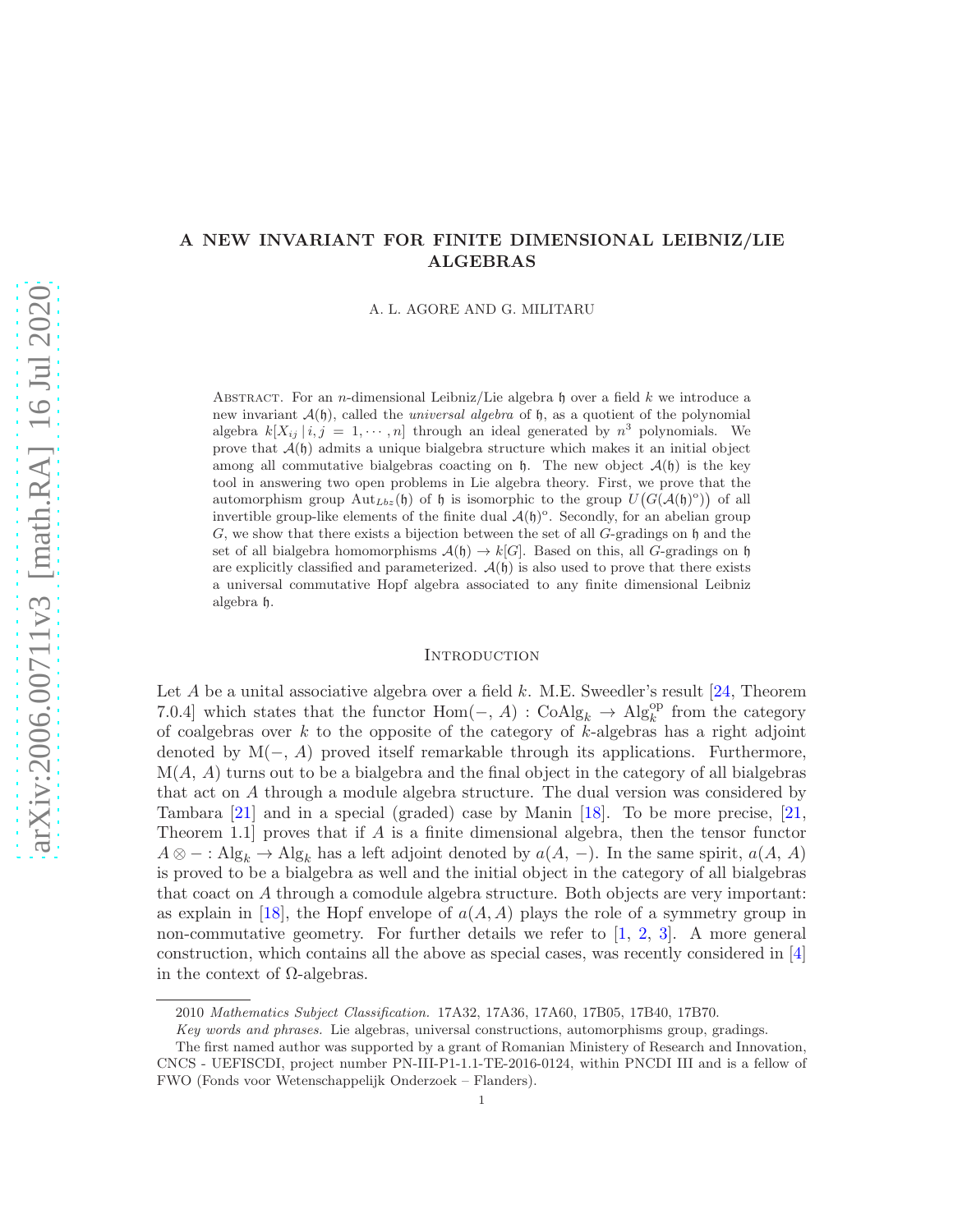The starting point of this paper was an attempt to prove the counterpart of Tambara's result at the level of Leibniz algebras. Introduced by Bloh [\[8\]](#page-16-4) and rediscovered by Loday [\[16\]](#page-17-3), Leibniz algebras are non-commutative generalizations of Lie algebras. This new concept generated a lot of interest mainly due to its interaction with (co)homology theory, vertex operator algebras, the Godbillon-Vey invariants for foliations or differential geometry. Another important concept for our approach is that of a current Lie algebra. Being first introduced in physics [\[13\]](#page-17-4), current Lie algebras, are Lie algebras of the form  $\mathfrak{g} \otimes A$  with the bracket given by  $[x \otimes a, y \otimes b] := [x, y] \otimes ab$ , for all  $x, y \in \mathfrak{g}$  and  $a$ ,  $b \in A$ , where g is a Lie algebra and A is a commutative algebra. They are interesting objects that arise in various branches of mathematics and physics such as the theory of affine Kac-Moody algebras or the structure of modular semisimple Lie algebras (see [\[26,](#page-17-5) [27\]](#page-17-6)). Current Leibniz algebras are immediate generalizations, i.e. Leibniz algebras of the form  $\mathfrak{h} \otimes A$  whose bracket is defined as in the case of Lie algebras, where this time  $\mathfrak h$  is a Leibniz algebra and A a commutative algebra. By fixing a Leibniz algebra h, we obtain a functor h ⊗ − : ComAlg<sub>k</sub>  $\rightarrow$  Lbz<sub>k</sub> from the category of commutative algebras to the category of Leibniz algebras called the current Leibniz algebra functor. Theorem [2.1](#page-3-0) proves that the functor  $\mathfrak{h} \otimes - : \text{ComAlg}_k \to \text{Lbz}_k$  has a left adjoint, denoted by  $\mathcal{A}(\mathfrak{h}, -)$ , if and only if  $\mathfrak{h}$  is finite dimensional. For an *n*-dimensional Leibniz algebra  $\mathfrak{h}$ and an arbitrary Leibniz algebra g with  $|I| = \dim_k(\mathfrak{g})$ ,  $\mathcal{A}(\mathfrak{h}, \mathfrak{g})$  is a quotient of the usual polynomial algebra  $k[X_{si} | s = 1, \dots, n, i \in I]$ . The commutative algebra  $\mathcal{A}(\mathfrak{h}, \mathfrak{g})$  is a very powerful tool for studying Leibniz/Lie algebras as it captures most of the essential information on the two Leibniz/Lie algebras. Note for instance that the characters of this algebra parameterize the set of all Leibniz algebra homomorphisms between g and h (Corollary [2.3\)](#page-6-0). Theorem [2.1](#page-3-0) has obviously a Lie algebra counterpart. In this case, if  $\mathfrak g$  is a Lie algebra and m a positive integer then the characters of the commutative algebra  $\mathcal{A}(\mathfrak{gl}(m,k), \mathfrak{g})$  parameterize the space of all m-dimensional representations of  $\mathfrak{g}$  (Corollary [2.4\)](#page-6-1). The commutative algebra  $\mathcal{A}(\mathfrak{h}) := \mathcal{A}(\mathfrak{h}, \mathfrak{h})$  is called the *universal* algebra of h: it is a quotient of the polynomial algebra  $M(n) := k[X_{ij} | i, j = 1, \dots, n]$ through an ideal generated by  $n^3$  polynomials called the *universal polynomials* of  $\mathfrak{h}$ . Proposition [2.10](#page-8-0) proves that  $\mathcal{A}(\mathfrak{h})$  has a canonical bialgebra structure such that the projection  $\pi : M(n) \to \mathcal{A}(\mathfrak{h})$  is a bialgebra homomorphism. The first main application of the universal (bi)algebra  $\mathcal{A}(\mathfrak{h})$  of  $\mathfrak{h}$  is given in Theorem [3.1](#page-12-0) which provides an explicit description of a group isomorphism between the group of automorphisms of h and the group of all invertible group-like elements of the finite dual  $\mathcal{A}(\mathfrak{h})^{\circ}$ :

$$
\operatorname{Aut}_{\operatorname{Lbz}}(\mathfrak{h})\cong U\big(G\big(\mathcal{A}(\mathfrak{h})^o\big)\big).
$$

We mention that achieving a complete description of the automorphisms group  $Aut_{Lie}(\mathfrak{h})$ of a given Lie algebra  $\mathfrak h$  is a classical [\[9,](#page-16-5) [15\]](#page-17-7) and notoriously difficult problem intimately related to the structure of Lie algebras (for more details see the recent papers [\[5,](#page-16-6) [6,](#page-16-7) [12\]](#page-17-8) and their references). The unit of the adjunction depicted in Theorem [2.1,](#page-3-0) denoted by  $\eta_{h}: \mathfrak{h} \to \mathfrak{h} \otimes \mathcal{A}(\mathfrak{h})$ , endows  $\mathfrak{h}$  with a right  $\mathcal{A}(\mathfrak{h})$ -comodule structure and the pair  $(\mathcal{A}(\mathfrak{h}), \eta_{\mathfrak{h}})$ is the intial object in the category of all commutative bialgebras that coact on the Leibniz algebra h (Theorem [2.11\)](#page-10-0). This result allows for two important consequences: Proposi-tion [3.3](#page-13-0) proves that for an abelian group  $G$  there exists an explicitly described bijection between the set of all G-gradings on h and the set of all bialgebra homomorphisms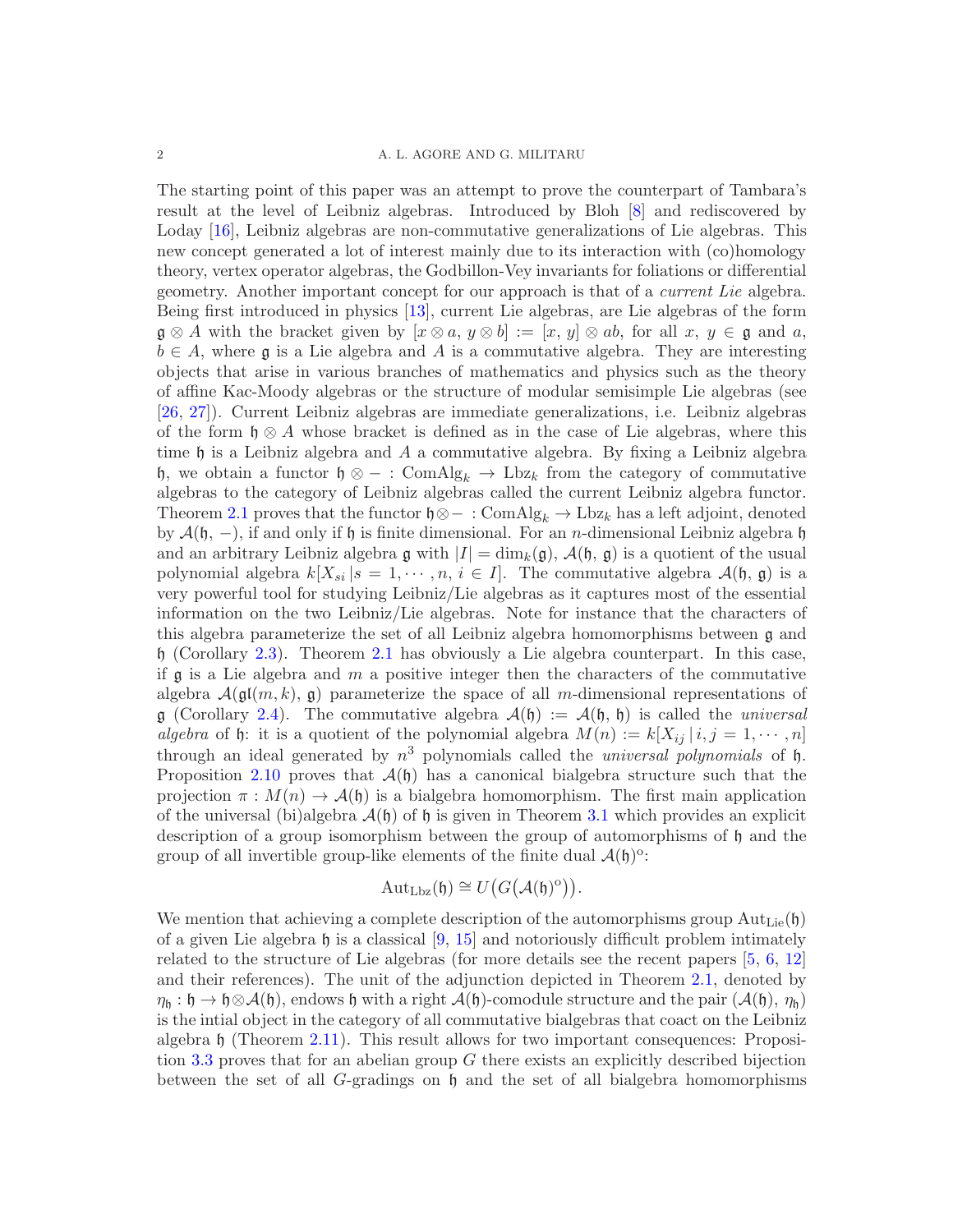$\mathcal{A}(\mathfrak{h}) \to k[G]$ . Furthermore, all G-gradings on  $\mathfrak{h}$  are classified in Theorem [3.5:](#page-14-0) the set  $G$ -gradings(h) of isomorphism classes of all  $G$ -gradings on h is in bijection with the quotient set  $\text{Hom}_{\text{BiAlg}}(\mathcal{A}(\mathfrak{h}), k[G]) / \approx \text{of all bialgebra homomorphisms } \mathcal{A}(\mathfrak{h}) \to k[G]$  by the equivalence relation given by the usual conjugation with an invertible group-like element. Secondly, if  $G$  is a finite group, Proposition  $3.6$  shows that there exists a bijection between the set of all actions as automorphisms of G on  $\mathfrak h$  (i.e. morphisms of groups  $G \to \text{Aut}_{\text{Lbz}}(\mathfrak{h})$  and the set of all bialgebra homomorphisms  $\mathcal{A}(\mathfrak{h}) \to k[G]^*$ . Concerning the last two results we mention that there exists a vast literature concerning the classification of all G-gradings on a given Lie algebra (see [\[7,](#page-16-9) [11,](#page-17-9) [14,](#page-17-10) [19\]](#page-17-11) and their references). On the other hand, the study of actions as automorphisms of a group  $G$  on a Lie algebra h goes back to Hilbert's invariant theory whose foundation was set at the level of Lie algebras in the classical papers  $[9, 10, 25]$  $[9, 10, 25]$  $[9, 10, 25]$  $[9, 10, 25]$ ; for further details see  $[5]$  and the references therein. Using once again Theorem [2.11](#page-10-0) and the existence of a free commutative Hopf algebra on any commutative bialgebra [\[20,](#page-17-13) Theorem 65, (2)], we prove in Theorem [2.13](#page-11-0) that there exists a universal coacting Hopf algebra on any finite dimensional Leibniz algebra. We point out that, to the best of our knowledge, this is the only universal Hopf algebra associated to a Leibniz algebra appearing in the literature.

### 1. Preliminaries

All vector spaces, (bi)linear maps, Leibniz, Lie or associative algebras, bialgebras and so on are over an arbitrary field k and  $\otimes = \otimes_k$ . A Leibniz algebra is a vector space h, together with a bilinear map  $[-, -]: \mathfrak{h} \times \mathfrak{h} \to \mathfrak{h}$  satisfying the Leibniz identity for any  $x, y, z \in \mathfrak{h}$ :

<span id="page-2-0"></span>
$$
[x, [y, z]] = [[x, y], z] - [[x, z], y]
$$
\n<sup>(1)</sup>

Any Lie algebra is a Leibniz algebra, and a Leibniz algebra h satisfying  $[x, x] = 0$ , for all  $x \in \mathfrak{h}$  is a Lie algebra. We shall denote by  $\text{Aut}_{\text{Lbz}}(\mathfrak{h})$  (resp.  $\text{Aut}_{\text{Lie}}(\mathfrak{h})$ ) the automorphisms group of a Leibniz (resp. Lie) algebra  $\mathfrak h$ . Any vector space V is a Leibniz algebra with trivial bracket  $[x, y] := 0$ , for all  $x, y \in V$  – such a Leibniz algebra is called *abelian* and will be denoted by  $V_0$ . For two subspaces A and B of a Leibniz algebra h we denote by [A, B] the vector space generated by all brackets [a, b], for any  $a \in A$  and  $b \in B$ . In particular,  $\mathfrak{h}' := [\mathfrak{h}, \mathfrak{h}]$  is called the derived subalgebra of  $\mathfrak{h}$ .

We shall denote by  $Lbz_k$ , Lie<sub>k</sub> and ComAlg<sub>k</sub> the categories of Leibniz, Lie and respectively commutative associative algebras. Furthermore, the category of commutative bialgebras (resp. Hopf algebras) is denoted by  $\text{ComBiAlg}_k$  (resp.  $\text{ComHopf}_k$ ). If  $\mathfrak h$  is a Leibniz algebra and A a commutative algebra then  $\mathfrak{h} \otimes A$  is a Leibniz algebra with bracket defined for any  $x, y \in \mathfrak{h}$  and  $a, b \in A$  by:

$$
[x \otimes a, y \otimes b] := [x, y] \otimes ab \tag{2}
$$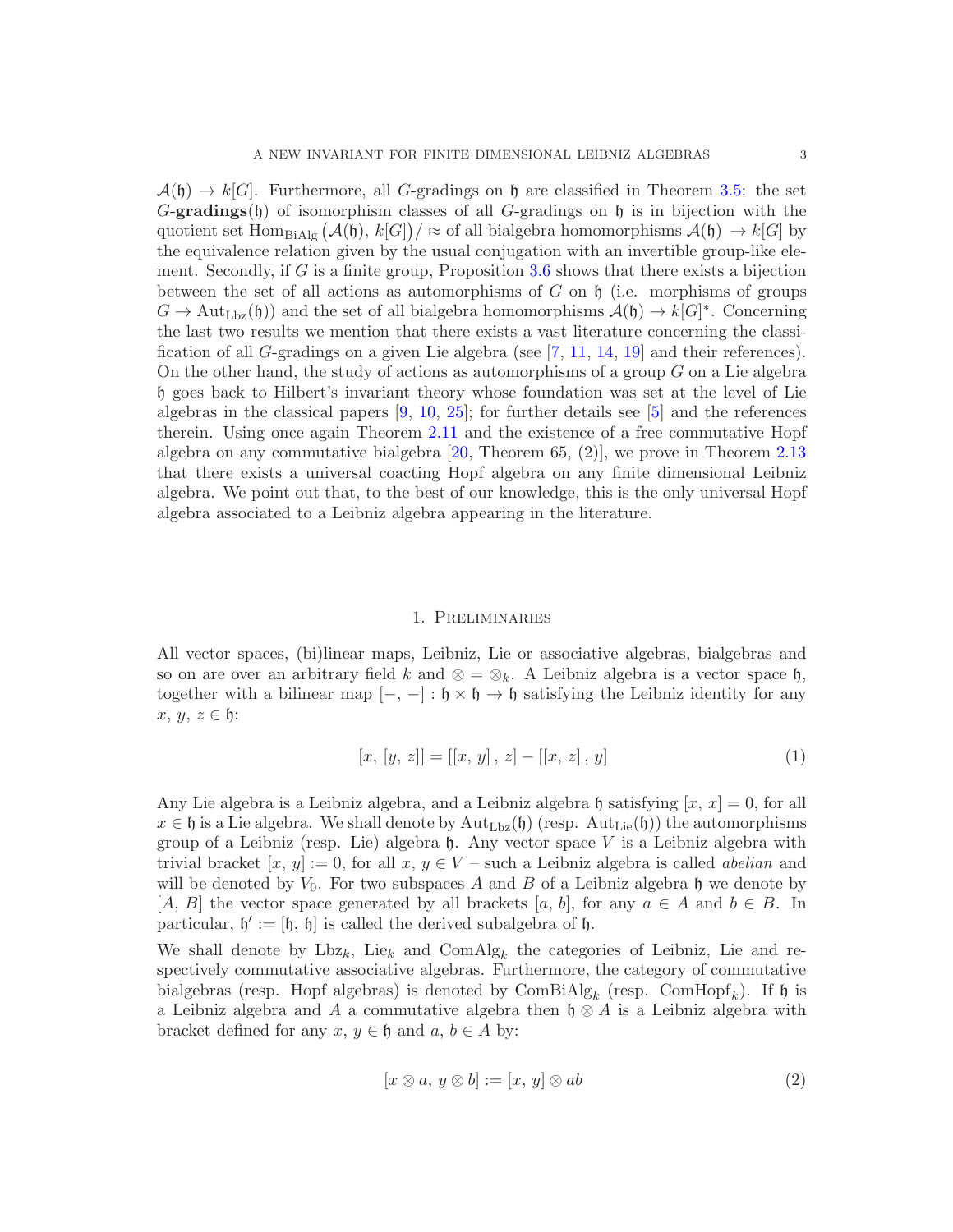called the *current Leibniz* algebra. Indeed, as  $\vec{A}$  is a commutative and associative algebra, we have:

$$
[[x \otimes a, y \otimes b], z \otimes c] - [[x \otimes a, z \otimes c], y \otimes b]
$$
  
= [[x, y], z] \otimes abc - [[x, z], y] \otimes acb  
= [[x, y], z] - [[x, z], y]) \otimes abc  
= [x, [y, z]] \otimes abc = [x \otimes a, [y \otimes b, z \otimes c]]

for all x, y,  $z \in \mathfrak{h}$  and a, b,  $c \in A$ , i.e. the Leibniz identity [\(1\)](#page-2-0) holds for  $\mathfrak{h} \otimes A$ . For a fixed Leibniz algebra h, assigning  $A \mapsto \mathfrak{h} \otimes A$  defines a functor  $\mathfrak{h} \otimes - : \text{ComAlg}_k \to \text{Lbz}_k$ from the category of commutative k-algebras to the category of Leibniz algebras called the current Leibniz algebra functor. If  $f : A \to B$  is an algebra map then Id<sub>h</sub>  $\otimes f$ :  $\mathfrak{h} \otimes A \to \mathfrak{h} \otimes B$  is a morphism of Leibniz algebras.

For basic concepts on category theory we refer the reader to [\[17\]](#page-17-14) and for unexplained notions pertaining to Hopf algebras to [\[22,](#page-17-15) [24\]](#page-17-0).

### 2. Universal constructions

Our first resut is the Leibniz algebra counterpart of [\[21,](#page-17-1) Theorem 1.1].

<span id="page-3-0"></span>**Theorem 2.1.** Let h be a Leibniz algebra. Then the current Leibniz algebra functor  $\mathfrak{h} \otimes -$  : ComAlg<sub>k</sub>  $\rightarrow$  Lbz<sub>k</sub> has a left adjoint if and only if  $\mathfrak{h}$  is finite dimensional. Moreover, if  $\mathfrak{h} \neq 0$  the functor  $\mathfrak{h} \otimes -$  does not admit a right adjoint.

*Proof.* Assume first that h is a finite dimensional Leibniz algebra and  $\dim_k(\mathfrak{h}) = n$ . Fix  $\{e_1, \dots, e_n\}$  a basis in h and let  $\{\tau_{i,j}^s | i,j,s = 1,\dots, n\}$  be the structure constants of h, i.e. for any  $i, j = 1, \dots, n$  we have:

$$
[e_i, e_j]_{\mathfrak{h}} = \sum_{s=1}^n \tau_{i,j}^s e_s.
$$
 (3)

In what follows we shall explicitly construct a left adjoint of the current Leibniz algebra functor  $\mathfrak{h} \otimes -$ , denoted by  $\mathcal{A}(\mathfrak{h}, -) : Lbz_k \to \text{ComAlg}_k$ . Let  $\mathfrak{g}$  be a Leibniz algebra and let  $\{f_i \mid i \in I\}$  be a basis of  $\mathfrak g$ . For any  $i, j \in I$ , let  $B_{i,j} \subseteq I$  be a finite subset of I such that for any  $i, j \in I$  we have:

$$
[f_i, f_j]_{\mathfrak{g}} = \sum_{u \in B_{i,j}} \beta_{i,j}^u f_u.
$$
 (4)

Let  $k[X_{si} | s = 1, \dots, n, i \in I]$  be the usual polynomial algebra and define

$$
\mathcal{A}(\mathfrak{h}, \mathfrak{g}) := k[X_{si} \, | s = 1, \cdots, n, i \in I] / J \tag{5}
$$

where J is the ideal generated by all polynomials of the form

<span id="page-3-1"></span>
$$
P_{(a,i,j)}^{(\mathfrak{h},\mathfrak{g})} := \sum_{u \in B_{i,j}} \beta_{i,j}^u X_{au} - \sum_{s,t=1}^n \tau_{s,t}^a X_{si} X_{tj}, \quad \text{for all } a = 1, \cdots, n \text{ and } i, j \in I. \tag{6}
$$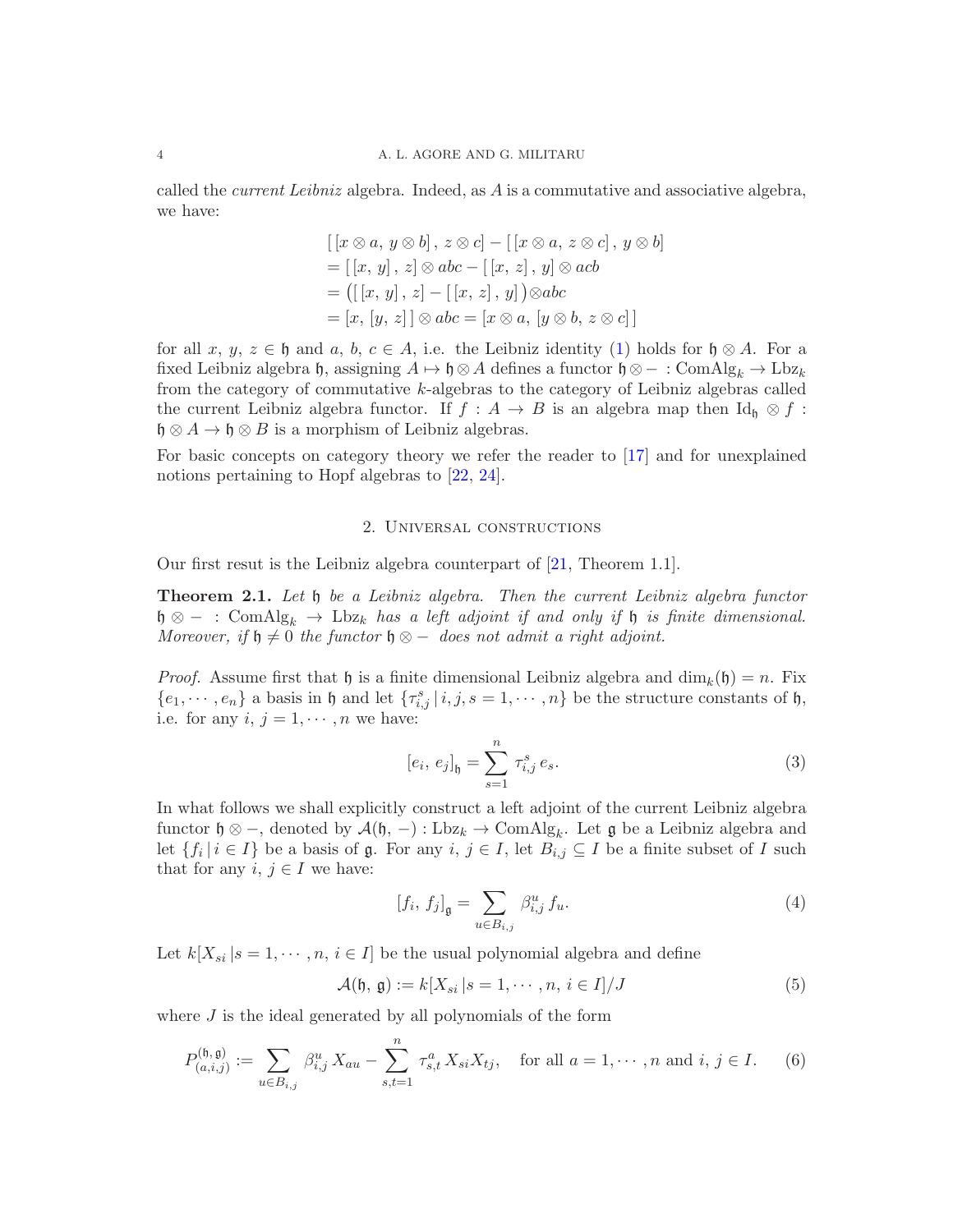We denote by  $x_{si} := \widehat{X_{si}}$  the class of  $X_{si}$  in the algebra  $\mathcal{A}(\mathfrak{h}, \mathfrak{g})$ ; thus the following relations hold in the commutative algebra  $\mathcal{A}(\mathfrak{h}, \mathfrak{g})$ :

<span id="page-4-0"></span>
$$
\sum_{u \in B_{i,j}} \beta_{i,j}^u x_{au} = \sum_{s,t=1}^n \tau_{s,t}^a x_{si} x_{tj}, \text{ for all } a = 1, \cdots, n, \text{ and } i, j \in I.
$$
 (7)

Now we consider the map:

$$
\eta_{\mathfrak{g}} : \mathfrak{g} \to \mathfrak{h} \otimes \mathcal{A}(\mathfrak{h}, \mathfrak{g}), \quad \eta_{\mathfrak{g}}(f_i) := \sum_{s=1}^n e_s \otimes x_{si}, \quad \text{for all } i \in I.
$$
 (8)

We shall prove first that  $\eta_{\mathfrak{g}}$  is a Leibniz algebra homomorphism. Indeed, for any  $i, j \in I$ we have:

$$
[\eta_{\mathfrak{g}}(f_i), \eta_{\mathfrak{g}}(f_j)]_{\mathfrak{h}\otimes\mathcal{A}(\mathfrak{h},\mathfrak{g})} = \left[\sum_{s=1}^n e_s \otimes x_{si}, \sum_{t=1}^n e_t \otimes x_{tj}\right]_{\mathfrak{h}\otimes\mathcal{A}(\mathfrak{h},\mathfrak{g})} = \sum_{s,t=1}^n [e_s, e_t]_{\mathfrak{h}} \otimes x_{si}x_{tj}
$$
  

$$
= \sum_{a=1}^n e_a \otimes \left(\sum_{s,t=1}^n \tau_{s,t}^a x_{si}x_{tj}\right) \stackrel{(7)}{=} \sum_{a=1}^n e_a \otimes \left(\sum_{u \in B_{i,j}} \beta_{i,j}^u x_{au}\right) = \sum_{u \in B_{i,j}} \beta_{i,j}^u \eta_{\mathfrak{g}}(f_u)
$$
  

$$
= \eta_{\mathfrak{g}}([f_i, f_j]_{\mathfrak{g}})
$$

Now we prove that for any Leibniz algebra  $\mathfrak g$  and any commutative algebra A the map defined below is bijective:

<span id="page-4-2"></span>
$$
\gamma_{\mathfrak{g},A} : \text{Hom}_{\text{Alg}_k}(\mathcal{A}(\mathfrak{h}, \mathfrak{g}), A) \to \text{Hom}_{\text{Lbz}_k}(\mathfrak{g}, \mathfrak{h} \otimes A), \quad \gamma_{\mathfrak{g},A}(\theta) := (\text{Id}_{\mathfrak{h}} \otimes \theta) \circ \eta_{\mathfrak{g}} \tag{9}
$$

To this end, let  $f : \mathfrak{g} \to \mathfrak{h} \otimes A$  be a Leibniz algebra homomorphism. We have to prove that there exists a unique algebra homomorphism  $\theta : \mathcal{A}(\mathfrak{h}, \mathfrak{g}) \to A$  such that the following diagram is commutative:

$$
\mathfrak{g} \xrightarrow{\eta_{\mathfrak{g}}} \mathfrak{h} \otimes \mathcal{A}(\mathfrak{h}, \mathfrak{g}) \qquad i.e. \ f = (\mathrm{Id}_{\mathfrak{h}} \otimes \theta) \circ \eta_{\mathfrak{g}}. \tag{10}
$$
\n
$$
\mathfrak{f} \searrow \qquad \qquad \mathfrak{h} \otimes \mathcal{A}
$$

Let  $\{d_{si} | s = 1, \dots, n, i \in I\}$  be a family of elements of A such that for any  $i \in I$  we have:

<span id="page-4-1"></span>
$$
f(f_i) = \sum_{s=1}^{n} e_s \otimes d_{si}
$$
 (11)

A straightforward computation shows that for all  $i, j \in I$  we have:

$$
f([f_i, f_j]_{\mathfrak{g}}) = \sum_{a=1}^n e_a \otimes (\sum_{u \in B_{ij}} \beta_{i,j}^u d_{au})
$$
 and  $[f(f_i), f(f_j)]_{\mathfrak{h}\otimes A} = \sum_{a=1}^n e_a \otimes (\sum_{s,t=1}^n \tau_{s,t}^a d_{si} d_{tj})$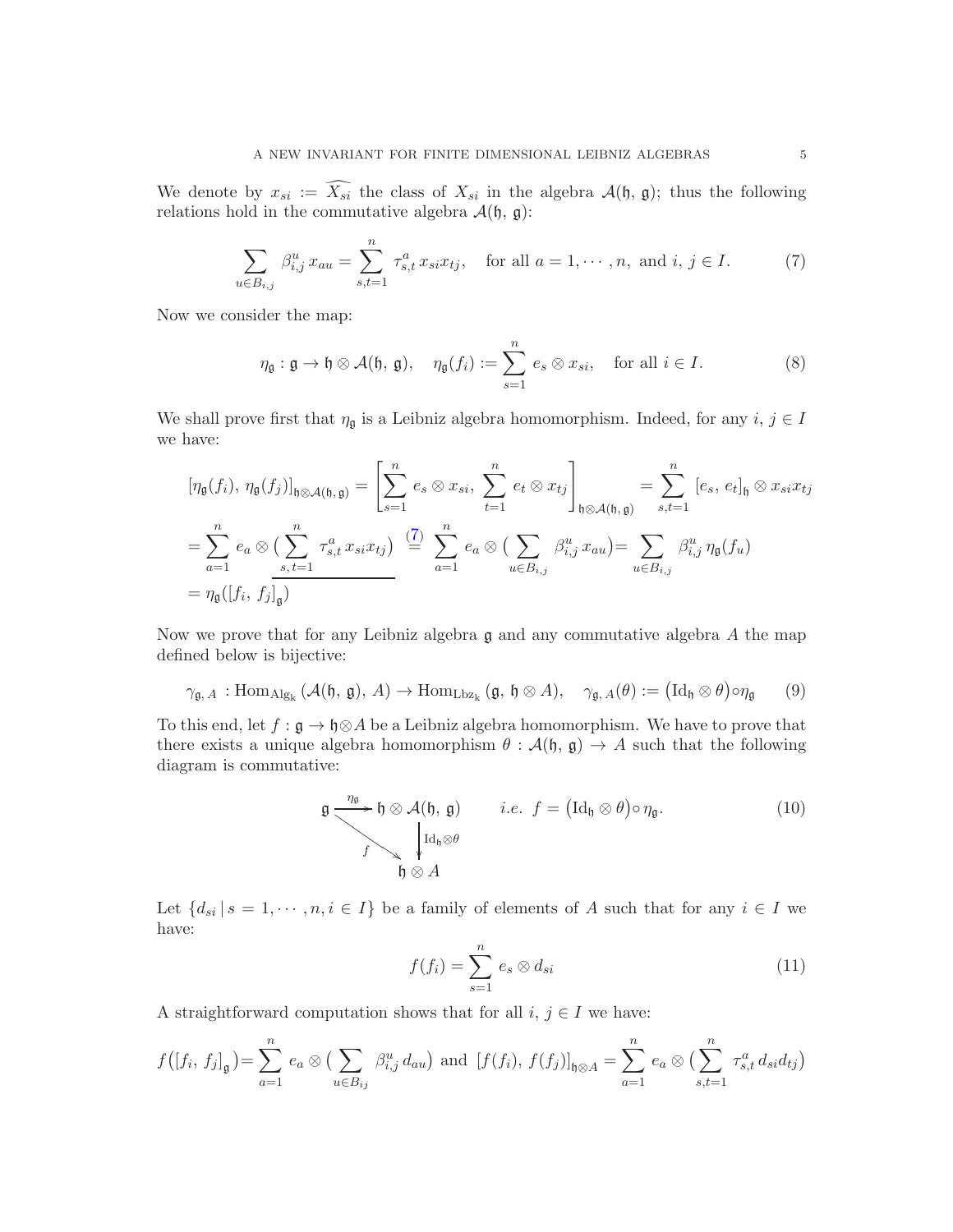Since  $f : \mathfrak{g} \to \mathfrak{h} \otimes A$  is a Leibniz algebra homomorphism, it follows that the family of elements  $\{d_{si} | s = 1, \dots, n, i \in I\}$  need to fullfil the following relations in A:

<span id="page-5-0"></span>
$$
\sum_{u \in B_{ij}} \beta_{i,j}^u d_{au} = \sum_{s,t=1}^n \tau_{s,t}^a d_{si} d_{tj}, \text{ for all } i, j \in I \text{ and } a = 1, \cdots, n. \tag{12}
$$

The universal property of the polynomial algebra yields a unique algebra homomorphism  $v : k[X_{si} | s = 1, \dots, n, i \in I] \rightarrow A$  such that  $v(X_{si}) = d_{si}$ , for all  $s = 1, \dots, n$  and  $i \in I$ . It can be easily seen that  $\text{Ker}(v) \supseteq J$ , where J is the ideal generated by all polynomials listed in [\(6\)](#page-3-1). Indeed, for any  $i, j \in I$  and  $a = 1, \dots, n$  we have

$$
v(P_{(a,i,j)}^{(\mathfrak{h},\mathfrak{g})})=v\big(\sum_{u\in B_{i,j}}\beta_{i,j}^u X_{au}-\sum_{s,t=1}^n\tau_{s,t}^a X_{si}X_{tj}\big)=\sum_{u\in B_{i,j}}\beta_{i,j}^u d_{au}-\sum_{s,t=1}^n\tau_{s,t}^a d_{si}d_{tj}\stackrel{(12)}{=}0.
$$

Thus, there exists a unique algebra homomorphism  $\theta : \mathcal{A}(\mathfrak{h}, \mathfrak{g}) \to A$  such that  $\theta(x_{si}) =$  $d_{si}$ , for all  $s = 1, \dots, n$  and  $i \in I$ . Furthermore, for any  $i \in I$  we have:

$$
\left(\mathrm{Id}_{\mathfrak{h}}\otimes\theta\right)\circ\eta_{\mathfrak{g}}(f_i)=\left(\mathrm{Id}_{\mathfrak{h}}\otimes\theta\right)\left(\sum_{s=1}^n e_s\otimes x_{si}\right)=\sum_{s=1}^n e_s\otimes d_{si}\stackrel{(11)}{=} f(f_i).
$$

Therefore, we have  $(\mathrm{Id}_{\mathfrak{h}} \otimes \theta) \circ \eta_{\mathfrak{g}} = f$  as desired. Next we show that  $\theta$  is the unique morphism with this property. Let  $\theta : \mathcal{A}(\mathfrak{h}, \mathfrak{g}) \to A$  be another algebra homomorphism such that  $(\mathrm{Id}_{\mathfrak{h}} \otimes \tilde{\theta}) \circ \eta_{\mathfrak{g}}(f_i) = f(f_i)$ , for all  $i \in I$ . Then,  $\sum_{s=1}^n e_s \otimes \tilde{\theta}(x_{si}) = \sum_{s=1}^n e_s \otimes$  $d_{si}$ , and hence  $\tilde{\theta}(x_{si}) = d_{si} = \theta(x_{si})$ , for all  $s = 1, \dots, n$  and  $i \in I$ . Since  $\{x_{si} | s =$  $1, \dots, n, i \in I$  is a system of generators for the algebra  $\mathcal{A}(\mathfrak{h}, \mathfrak{g})$  we obtain  $\theta = \theta$ . All in all, we have proved that the map  $\gamma_{\mathfrak{g},A}$  given by [\(9\)](#page-4-2) is bijective.

Next we show that assigning to each Leibniz algebra  $\mathfrak g$  the commutative algebra  $\mathcal A(\mathfrak h, \mathfrak g)$ defines a functor  $\mathcal{A}(\mathfrak{h}, -) : Lbz_k \to \text{ComAlg}_k$ . First, let  $\alpha : \mathfrak{g}_1 \to \mathfrak{g}_2$  be a Leibniz algebra homomorphism. Using the bijectivity of the map defined by [\(9\)](#page-4-2) for the Leibniz algebra homomorphism  $f := \eta_{\mathfrak{g}_2} \circ \alpha$ , yields a unique algebra homomorphism  $\theta : \mathcal{A}(\mathfrak{h}, \mathfrak{g}_1) \to$  $\mathcal{A}(\mathfrak{h}, \mathfrak{g}_2)$  such that the following diagram is commutative:

<span id="page-5-1"></span>
$$
\mathfrak{g}_1 \xrightarrow{\eta_{\mathfrak{g}_1}} \mathfrak{h} \otimes \mathcal{A}(\mathfrak{h}, \mathfrak{g}_1) \qquad i.e. \ (\mathrm{Id}_{\mathfrak{h}} \otimes \theta) \circ \eta_{\mathfrak{g}_1} = \eta_{\mathfrak{g}_2} \circ \alpha \tag{13}
$$
\n
$$
\alpha \downarrow \qquad \qquad \eta_{\mathfrak{g}_2} \xrightarrow{\eta_{\mathfrak{g}_2}} \mathfrak{h} \otimes \mathcal{A}(\mathfrak{h}, \mathfrak{g}_2)
$$

We denote this unique morphism  $\theta$  by  $\mathcal{A}(\mathfrak{h}, \alpha)$  and the functor  $\mathcal{A}(\mathfrak{h}, -)$  is now fully defined. Furthermore, the commutativity of the diagram [\(13\)](#page-5-1) shows the naturality of  $\gamma_{\mathfrak{g},A}$  in  $\mathfrak{g}$ . It can now be easily checked that  $\mathcal{A}(\mathfrak{h},-)$  is indeed a functor and that  $\gamma_{\mathfrak{g},A}$ is also natural in A. To conclude, the functor  $\mathcal{A}(\mathfrak{h},-)$  is a left adjoint of the current Leibniz algebra functor h ⊗ −.

Conversely, assume that the functor  $\mathfrak{h} \otimes - : \text{ComAlg}_k \to \text{Lbz}_k$  has a left adjoint. In particular,  $\mathfrak{h} \otimes -$  preserves arbitrary products. Now recall that in both categories ComAlg<sub>k</sub> and  $Lbz_k$  products are constructed as simply the products of the underlying vector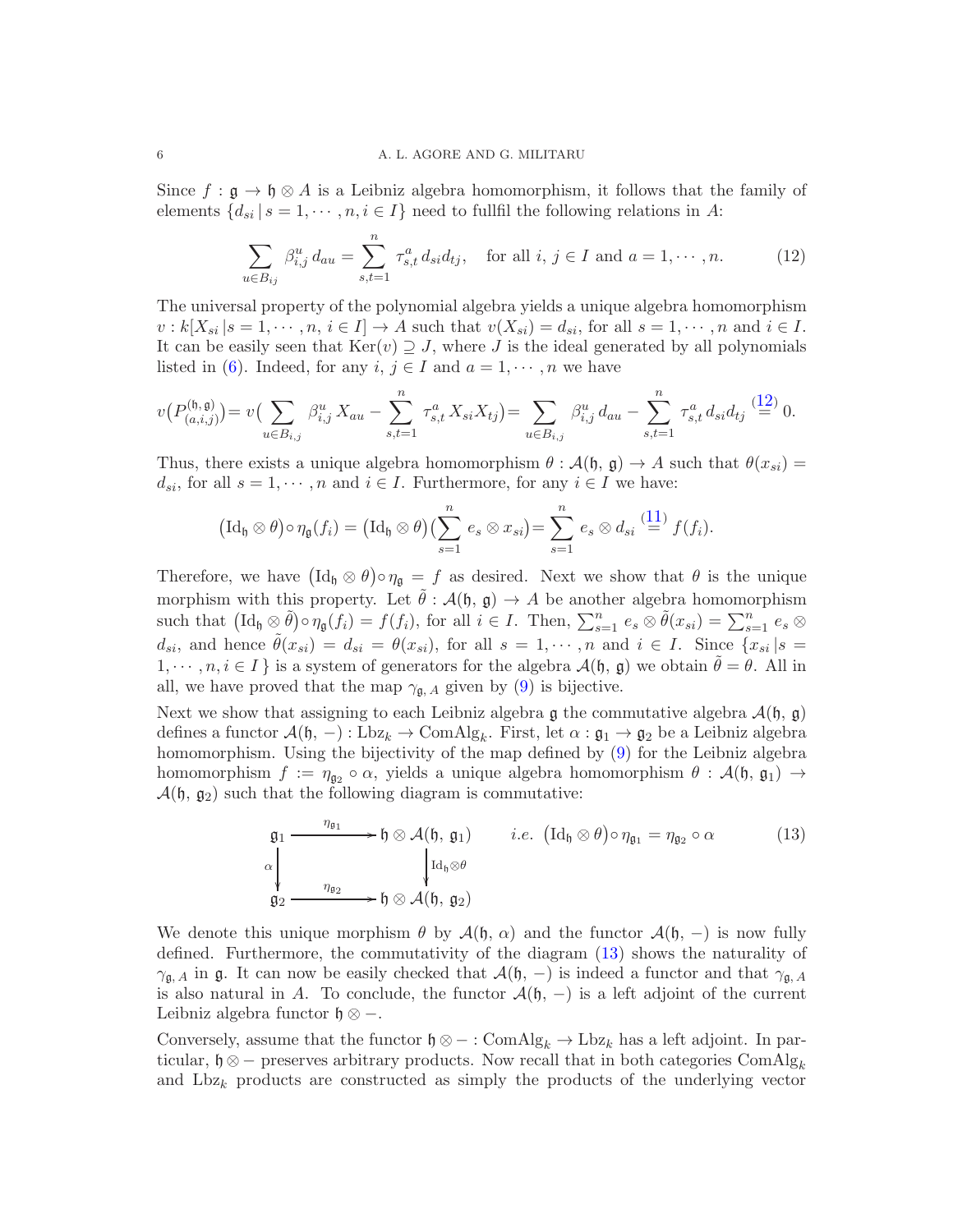spaces. Imposing the condition that  $\mathfrak{h} \otimes -$  preserves the product of a countable number of copies of the base field k will easily lead to the finite dimensionality of  $\mathfrak{h}$ .

Assume, now that the functor  $\mathfrak{h} \otimes - : \text{ComAlg}_k \to \text{Lbz}_k$  has a right adjoint. This implies that  $\mathfrak{h} \otimes -$  preserves coproducts. Now, since in the category ComAlg<sub>k</sub> of commutative algebras the coproduct of two commutative algebras is given by their tensor product, it follows that for any commutative algebras  $A$  and  $B$  there exists an isomorphism of Leibniz algebras  $\mathfrak{h} \otimes (A \otimes B) \cong (\mathfrak{h} \otimes A) \sqcup (\mathfrak{h} \otimes B)$ , where we denote by  $\sqcup$  the coproduct of two current Leibniz algebras. In particular, for  $A = B := k$ , we obtain that  $\mathfrak{h} \cong \mathfrak{h} \sqcup \mathfrak{h}$ and the corresponding morphisms  $\mathfrak{h} \to \mathfrak{h} \sqcup \mathfrak{h}$  are just the identity maps. Therefore, for every Leibniz algebra g there exists a unique Leibniz algebra homomorphism  $g \to \mathfrak{h}$ . Now by taking  $\mathfrak{g} = \mathfrak{h} \times \mathfrak{h}$  and the embeddings  $\mathfrak{h} \hookrightarrow \mathfrak{h} \times \mathfrak{h}$  to different components we reach a contradiction if  $\mathfrak{h} \neq 0$ .

Remark 2.2. Theorem [2.1](#page-3-0) remains valid in the special case of Lie algebras: if  $\mathfrak h$  is a finite dimensional Lie algebra, the current Lie algebra functor  $\mathfrak{h} \otimes - : \text{ComAlg}_k \to \text{Lie}_k$ has a left adjoint  $\mathcal{A}(\mathfrak{h}, -)$  which is constructed as in the proof of Theorem [2.1.](#page-3-0) We point out, however, that the polynomials defined in [\(6\)](#page-3-1) take a rather simplified form. The skew symmetry fulfilled by the bracket of a Lie algebra imposes the following restrictions on the structure constants:

$$
\tau_{i,i}^s = 0
$$
 and  $\tau_{i,j}^s = -\tau_{j,i}^s$  for all  $i, j, s = 1, \dots, n$ .

The commutative algebra  $\mathcal{A}(\mathfrak{h}, \mathfrak{g})$  constructed in the proof of Theorem [2.1](#page-3-0) provides an important tool for studying Lie/Leibniz algebras as it captures most of the essential information on the two Lie/Leibniz algebras. Indeed, note for instance that the characters of this algebra (i.e. the algebra homomorphisms  $\mathcal{A}(\mathfrak{h}, \mathfrak{g}) \to k$ ) parameterize the set of all Leibniz algebra homomorphisms between the two algebras. This follows as an easy consequence of the bijection described in [\(9\)](#page-4-2) by taking  $A := k$ :

<span id="page-6-0"></span>**Corollary 2.3.** Let  $\mathfrak g$  and  $\mathfrak h$  be two Leibniz algebras such that  $\mathfrak h$  is finite dimensional. Then the following map is bijective:

$$
\gamma : \mathrm{Hom}_{\mathrm{Alg}_{k}}\left(\mathcal{A}(\mathfrak{h},\,\mathfrak{g}),\,k\right) \to \mathrm{Hom}_{\mathrm{Lbz}_{k}}\left(\mathfrak{g},\,\mathfrak{h}\right), \quad \gamma(\theta) := \big(\mathrm{Id}_{\mathfrak{h}}\otimes\theta\big)\circ\eta_{\mathfrak{g}}.\tag{14}
$$

In particular, by applying Corollary [2.3](#page-6-0) for  $\mathfrak{h} := \mathfrak{gl}(m, k)$  and an arbitrary Lie algebra g we obtain:

<span id="page-6-1"></span>**Corollary 2.4.** Let  $\mathfrak g$  be a Lie algebra and m a positive integer. Then there exists a bijective correspondence between the space of all m-dimensional representations of  $\mathfrak g$  and the space of all algebra homomorphisms  $\mathcal{A}(\mathfrak{gl}(m,k), \mathfrak{g}) \to k$ .

Examples 2.5. 1. If h and g are abelian Leibniz algebras then  $\mathcal{A}(\mathfrak{h}, \mathfrak{g}) \cong k[X_{si} | s =$  $1, \dots, n, i \in I$ , where  $n = \dim_k(\mathfrak{h})$  and  $|I| = \dim_k(\mathfrak{g})$ .

2. Let h be an *n*-dimensional Leibniz algebra with structure constants  $\{\tau_{i,j}^s | i,j,s =$ 1,  $\cdots$ , n}. Then  $\mathcal{A}(\mathfrak{h},k) \cong k[X_1,\cdots,X_n]/J$ , where J is the ideal generated by the polynomials  $\sum_{s,t=1}^n \tau_{s,t}^a X_s X_t$ , for all  $a=1,\dots, n$ .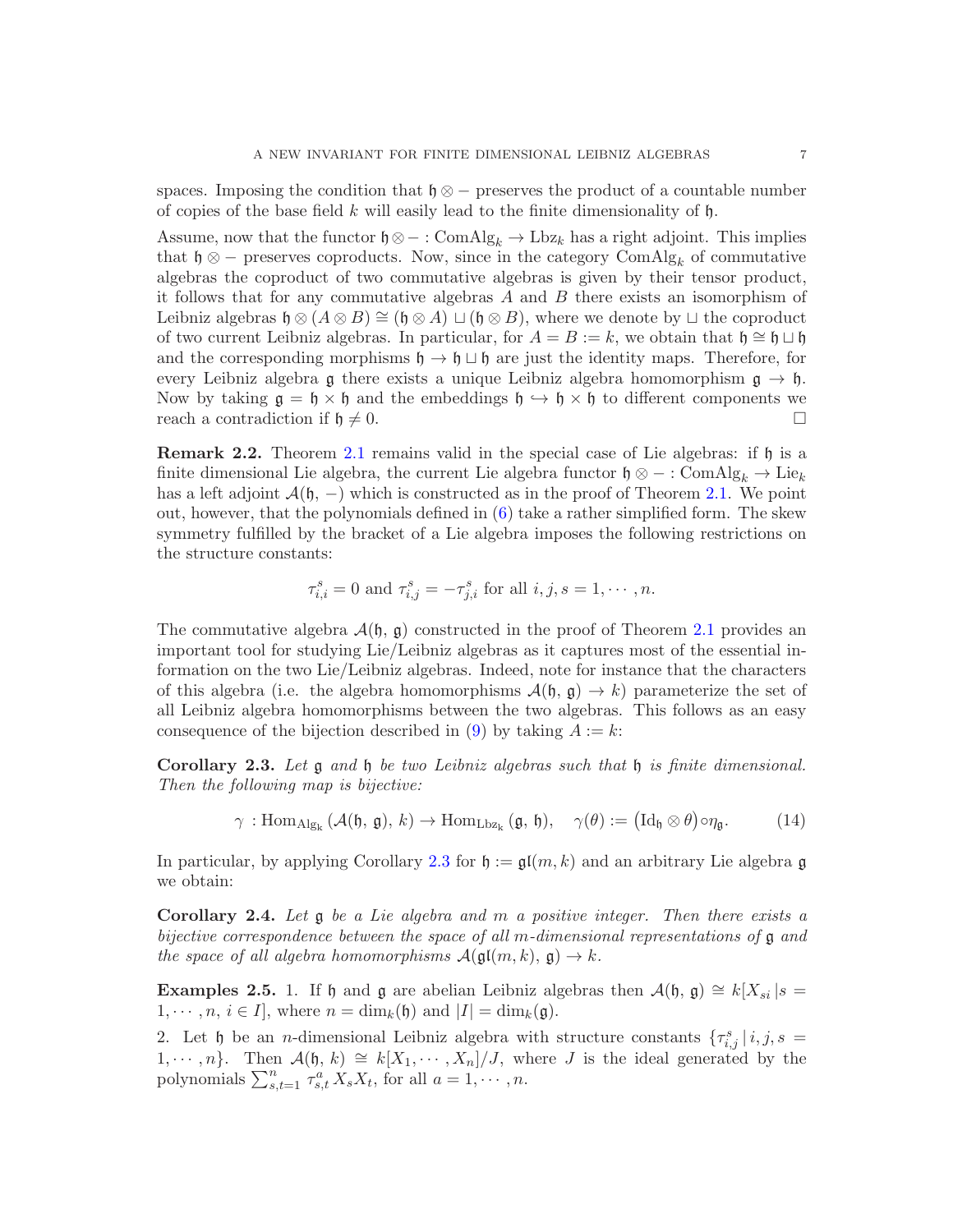3. Let  $\mathfrak g$  be a Leibniz algebra. Then  $\mathcal A(k, \mathfrak g) \cong S(\mathfrak g/\mathfrak g')$ , the symmetric algebra of  $\mathfrak g/\mathfrak g'$ , where  $\mathfrak{g}'$  is the derived subalgebra of  $\mathfrak{g}$ . In particular, if  $\mathfrak{g}$  is perfect (that is  $\mathfrak{g}' = \mathfrak{g}$ ), then  $\mathcal{A}(k, \mathfrak{g}) \cong k.$ 

Indeed, the functor  $\mathcal{A}(k, -)$  is a left adjoint for the tensor functor  $k \otimes - : \text{ComAlg}_k \rightarrow$ Lbz<sub>k</sub>; since the tensor product is also taken over  $k$  this functor is isomorphic to the functor  $(-)_0$ : ComAlg<sub>k</sub>  $\rightarrow$  Lbz<sub>k</sub>, which sends any commutative algebra A to the abelian Leibniz algebra  $A_0 := A$ . We shall prove that the functor  $\mathfrak{g} \mapsto S(\mathfrak{g}/\mathfrak{g}')$  is a left adjoint of  $(-)_0$ . The uniqueness of adjoint functors [\[17\]](#page-17-14) will then lead to the desired algebra isomorphism  $\mathcal{A}(k, \mathfrak{g}) \cong S(\mathfrak{g}/\mathfrak{g}').$ 

Let  $\mathfrak g$  be a Leibniz algebra and define  $\overline{\eta_{\mathfrak g}}: \mathfrak g \to S(\mathfrak g/\mathfrak g')$  as the composition  $\overline{\eta_{\mathfrak g}}:=i\circ \pi$ , where  $\pi : \mathfrak{g} \to \mathfrak{g}/\mathfrak{g}'$  is the usual projection and  $i : \mathfrak{g}/\mathfrak{g}' \hookrightarrow S(\mathfrak{g}/\mathfrak{g}')$  is the canonical inclusion of the vector space  $g/g'$  in its symmetric algebra. We shall prove now that the following map is bijective for any commutative algebra A and any Leibniz algebra g:

$$
\overline{\gamma_{\mathfrak{g},A}} : \text{Hom}_{\text{Alg}_{k}}\left(S(\mathfrak{g}/\mathfrak{g}'), A\right) \to \text{Hom}_{\text{Lbz}_{k}}\left(\mathfrak{g}, A_{0}\right), \quad \overline{\gamma_{\mathfrak{g},A}}\left(\theta\right) := \theta \circ \overline{\eta_{\mathfrak{g}}}
$$
(15)

This shows that the functor  $\mathfrak{g} \mapsto S(\mathfrak{g}/\mathfrak{g}')$  is a left adjoint of  $(-)_0$ . Indeed, let  $f : \mathfrak{g} \to A_0$ be a Leibniz algebra homomorphism, i.e. f is a k-linear map such that  $f([x, y]) = 0$ , for all  $x, y \in \mathfrak{g}$ . That is Ker(f) contains  $\mathfrak{g}'$ , the derived algebra of  $\mathfrak{g}$ . Thus, there exists a unique k-linear map  $\overline{f}$ :  $g/g' \to A$  such that  $\overline{f} \circ \pi = f$ . Now, using the universal property of the symmetric algebra we obtain that there exists a unique algebra homomorphism  $\theta: S(\mathfrak{g}/\mathfrak{g}') \to A$  such that  $\theta \circ i = \overline{f}$ , and hence  $\overline{\gamma_{\mathfrak{g},A}}(\theta) = f$ . Therefore, the map  $\overline{\gamma_{\mathfrak{g},A}}$  is bijective and the proof is now finished.

**Definition 2.6.** Let  $\mathfrak{g}$  and  $\mathfrak{h}$  be Leibniz algebras with  $\mathfrak{h}$  finite dimensional. Then the commutative algebra  $\mathcal{A}(\mathfrak{h}, \mathfrak{g})$  is called the universal algebra of  $\mathfrak{h}$  and  $\mathfrak{g}$ . When  $\mathfrak{h} = \mathfrak{g}$  we denote the universal algebra of  $\mathfrak h$  simply by  $\mathcal A(\mathfrak h)$ .

If  $\{\tau_{i,j}^s | i,j,s = 1,\cdots,n\}$  are the structure constants of h, where n is the dimension of h, then the polynomials defined for any  $a, i, j = 1, \dots, n$  by:

$$
P_{(a,i,j)}^{(\mathfrak{h})} := \sum_{u=1}^{n} \tau_{i,j}^{u} X_{au} - \sum_{s,t=1}^{n} \tau_{s,t}^{a} X_{si} X_{tj} \in k[X_{ij} | i, j = 1, \cdots, n]
$$
 (16)

are called the universal polynomials of h. It follows from the proof of Theorem [2.1](#page-3-0) that  $\mathcal{A}(\mathfrak{h}) = k[X_{ij} | i, j = 1, \cdots, n]/J$ , where J is the ideal generated by the universal polynomials  $P_{(a)}^{(\mathfrak{h})}$  $(a_{(a,i,j)}^{(0)},$  for all  $a, i, j = 1, \dots, n$ . Moreover, if  $\{e_1, \dots, e_n\}$  is a basis in h then the canonical map

<span id="page-7-0"></span>
$$
\eta_{\mathfrak{h}} : \mathfrak{h} \to \mathfrak{h} \otimes \mathcal{A}(\mathfrak{h}), \quad \eta_{\mathfrak{h}}(e_i) := \sum_{s=1}^n e_s \otimes x_{si} \qquad (17)
$$

for all  $i = 1, \dots, n$  is a Leibniz algebra homomorphism. The commutative algebra  $\mathcal{A}(\mathfrak{h})$ and the family of polynomials  $P_{(q,i)}^{(\mathfrak{h})}$  $\binom{S^{(1)}}{(a,i,j)}$  are purely algebraic objects that capture the entire information of the Leibniz algebra  $\hat{\phi}$ . Moreover, the universal algebra  $\mathcal{A}(\mathfrak{h})$  satisfies the following universal property: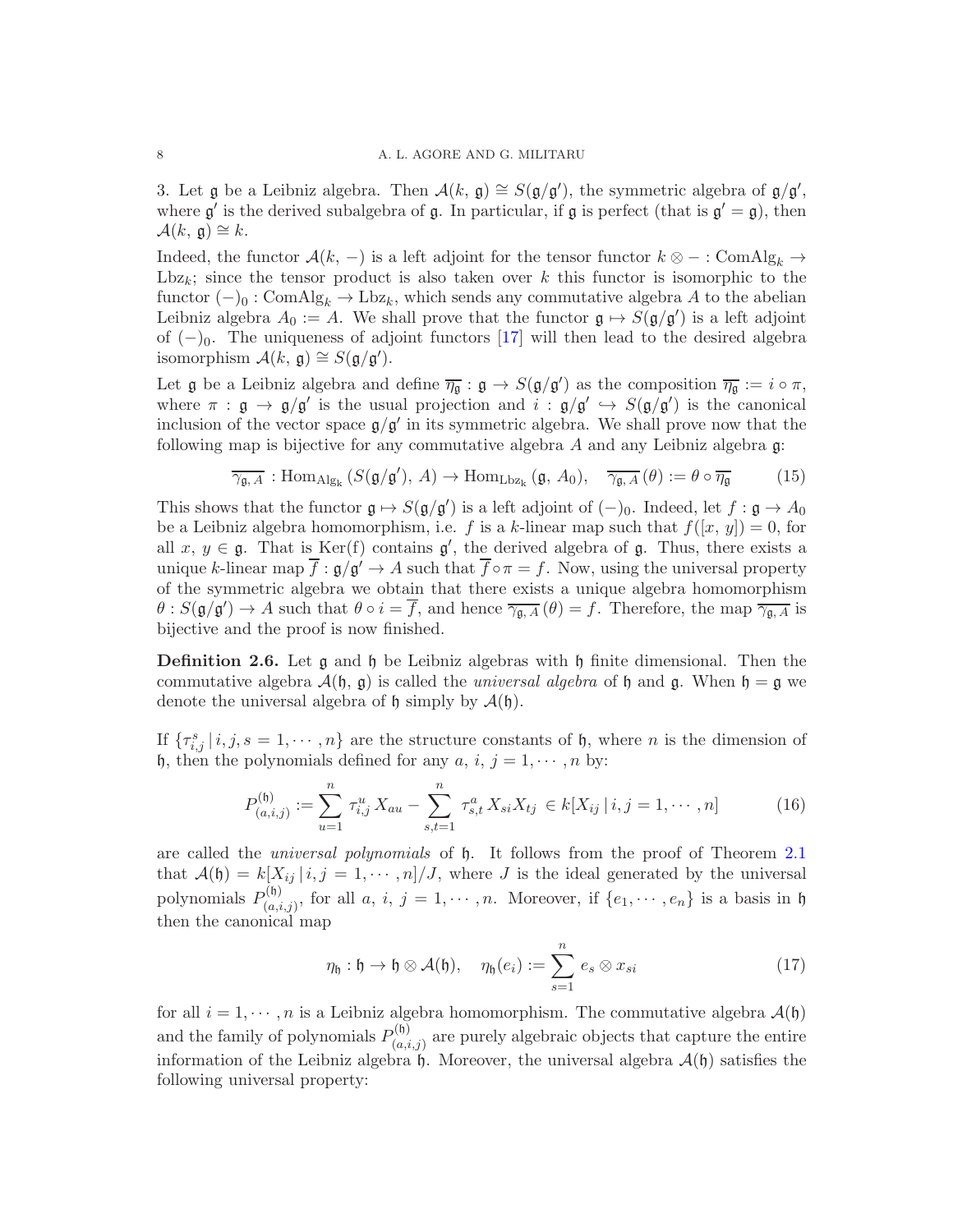<span id="page-8-2"></span>Corollary 2.7. Let  $\mathfrak h$  be a finite dimensional Leibniz algebra. Then for any commutative algebra A and any Leibniz algebra homomorphism  $f : \mathfrak{h} \to \mathfrak{h} \otimes A$ , there exists a unique algebra homomorphism  $\theta : \mathcal{A}(\mathfrak{h}) \to A$  such that  $f = (\mathrm{Id}_{\mathfrak{h}} \otimes \theta) \circ \eta_{\mathfrak{h}}$ , i.e. the following diagram is commutative:



*Proof.* Follows straightforward from the bijection given in [\(9\)](#page-4-2) for  $\mathfrak{g} := \mathfrak{h}$ .

**Remark 2.8.** If  $\mathfrak{h}$  is a Lie algebra of dimension n, then the structure constants are subject to the following relations  $\tau_{i,i}^s = 0$  and  $\tau_{i,j}^s = -\tau_{j,i}^s$ , for all i, j,  $s = 1, \dots, n$ . Consequently, we can easily see that the universal polynomials of  $\mathfrak h$  fulfill the following conditions:

<span id="page-8-1"></span>
$$
P_{(a,i,i)}^{(\mathfrak{h})} = 0 \quad \text{and} \quad P_{(a,i,j)}^{(\mathfrak{h})} = -P_{(a,j,i)}^{(\mathfrak{h})} \tag{19}
$$

for all a, i,  $j = 1, \dots, i \neq j$ . Thus, in the case of Lie algebras the universal algebra  $\mathcal{A}(\mathfrak{h})$  takes a simplified form. We provide further examples in the sequel.

**Examples 2.9.** 1. Let  $\mathfrak{h} := \text{aff}(2,k)$  be the affine 2-dimensional Lie algebra with basis  $\{e_1, e_2\}$  and bracket given by  $[e_1, e_2] = e_1$ . Then, we have:

$$
\mathcal{A}(\text{aff}(2,k)) \cong k[X_{11}, X_{12}, X_{21}, X_{22}]/(X_{21}, X_{11} - X_{12}X_{22} + X_{12}X_{21})
$$
  
\n
$$
\cong k[X, Y, Z]/(X - YZ)
$$

Indeed, the non-zero structure constants of  $\mathfrak h$  are  $\tau_{1,2}^1 = 1 = -\tau_{2,1}^1$ . Using [\(19\)](#page-8-1) from the previous remark the only non-zero universal polynomials of the Lie algebra  $\text{aff}(2, k)$  are  $P_{(1,1,2)} = X_{11} - X_{12}X_{22} + X_{12}X_{21}$ ,  $P_{(2,1,2)} = X_{21}$ ,  $-P_{(1,1,2)}$  and  $-P_{(2,1,2)}$ . The conclusion now follows.

2. Let  $\mathfrak{h} := \mathfrak{sl}(2,k)$  be the Lie algebra with basis  $\{e_1, e_2, e_3\}$  and bracket  $[e_1, e_2] = e_3$ ,  $[e_3, e_2] = -2e_2, [e_3, e_1] = 2e_1$ . A routinely computation proves that  $\mathcal{A}(\mathfrak{sl}(2,k)) \cong$  $k[X_{ij} | i, j = 1, 2, 3]/J$ , where J is the ideal generated by the following nine universal polynomials of  $\mathfrak{sl}(2,k)$ :

 $X_{13} - 2X_{12}X_{31} + 2X_{11}X_{32}$ ,  $2X_{11} - 2X_{11}X_{33} + 2X_{13}X_{31}$ ,  $2X_{12} - 2X_{13}X_{32} + 2X_{12}X_{33}$  $X_{23} - 2X_{21}X_{32} + 2X_{22}X_{31}$ ,  $2X_{21} - 2X_{23}X_{31} + 2X_{21}X_{33}$ ,  $2X_{22} - 2X_{22}X_{33} + 2X_{23}X_{32}$  $X_{33} - X_{11}X_{22} + X_{12}X_{21}$ ,  $2X_{31} - X_{21}X_{13} + X_{11}X_{23}$ ,  $2X_{32} - X_{12}X_{23} + X_{13}X_{22}$ .

We recall that the polynomial algebra  $M(n) = k[X_{ij} | i, j = 1, \dots, n]$  is a bialgebra with comultiplication and counit given by  $\Delta(X_{ij}) = \sum_{s=1}^{n} X_{is} \otimes X_{sj}$  and  $\varepsilon(X_{ij}) = \delta_{i,j}$ , for any  $i, j = 1, \dots, n$ . We will prove now that the universal algebra  $\mathcal{A}(\mathfrak{h})$  is also a bialgebra.

<span id="page-8-0"></span>**Proposition 2.10.** Let  $\mathfrak h$  be a Leibniz algebra of dimension n. Then there exists a unique bialgebra structure on  $\mathcal{A}(\mathfrak{h})$  such that the Leibniz algebra homomorphism  $\eta_{\mathfrak{h}} : \mathfrak{h} \to \mathfrak{h} \otimes$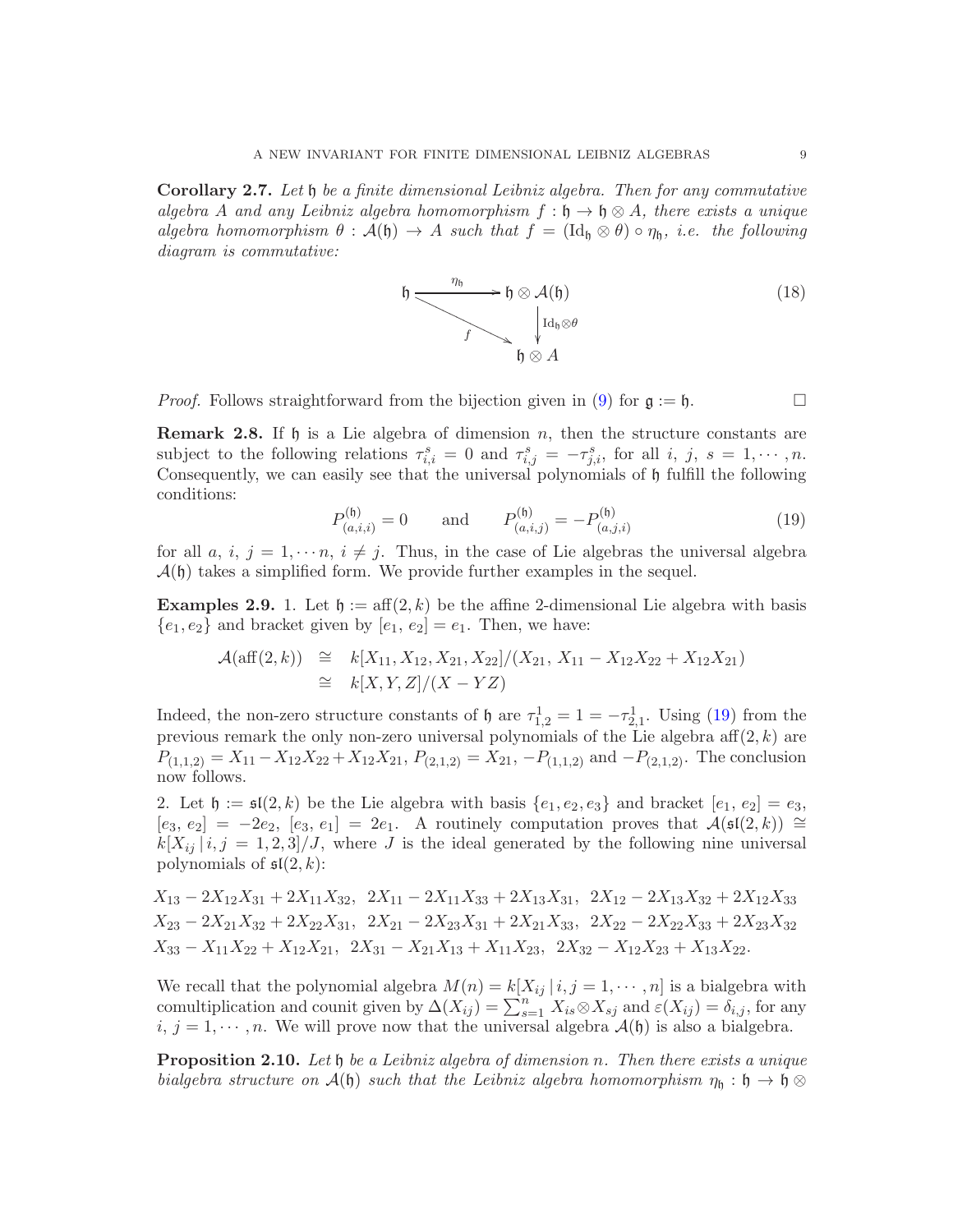$\mathcal{A}(\mathfrak{h})$  becomes a right  $\mathcal{A}(\mathfrak{h})$ -comodule structure on  $\mathfrak{h}$ . More precisely, the comultiplication and the counit on  $\mathcal{A}(\mathfrak{h})$  are given for any  $i, j = 1, \cdots, n$  by

$$
\Delta(x_{ij}) = \sum_{s=1}^{n} x_{is} \otimes x_{sj} \quad \text{and} \quad \varepsilon(x_{ij}) = \delta_{i,j}
$$
 (20)

Furthermore, the usual projection  $\pi \colon M(n) \to \mathcal{A}(\mathfrak{h})$  becomes a bialgebra homomorphism.

*Proof.* Consider the Leibniz algebra homomorphism  $f : \mathfrak{h} \to \mathfrak{h} \otimes A(\mathfrak{h}) \otimes A(\mathfrak{h})$  defined by  $f := (\eta_0 \otimes \mathrm{Id}_{\mathcal{A}(\mathfrak{h})}) \circ \eta_0$ . It follows from Corollary [2.7](#page-8-2) that there exists a unique algebra homomorphism  $\Delta : \mathcal{A}(\mathfrak{h}) \to \mathcal{A}(\mathfrak{h}) \otimes \mathcal{A}(\mathfrak{h})$  such that  $(\mathrm{Id}_{\mathfrak{h}} \otimes \Delta) \circ \eta_{\mathfrak{h}} = f$ ; that is, the following diagram is commutative:

<span id="page-9-0"></span>
$$
\mathfrak{h} \xrightarrow{\eta_{\mathfrak{h}}} \mathfrak{h} \otimes \mathcal{A}(\mathfrak{h})
$$
\n
$$
\eta_{\mathfrak{h}} \downarrow \qquad \qquad \downarrow \qquad \qquad \downarrow \qquad \qquad \downarrow \qquad \qquad \downarrow \qquad \qquad \downarrow \qquad \downarrow \qquad \downarrow \qquad \downarrow \qquad \downarrow \qquad \downarrow \qquad \downarrow \qquad \downarrow \qquad \downarrow \qquad \downarrow \qquad \downarrow \qquad \downarrow \qquad \downarrow \qquad \downarrow \qquad \downarrow \qquad \downarrow \qquad \downarrow \qquad \downarrow \qquad \downarrow \qquad \downarrow \qquad \downarrow \qquad \downarrow \qquad \downarrow \qquad \downarrow \qquad \downarrow \qquad \downarrow \qquad \downarrow \qquad \downarrow \qquad \downarrow \qquad \downarrow \qquad \downarrow \qquad \downarrow \qquad \downarrow \qquad \downarrow \qquad \downarrow \qquad \downarrow \qquad \downarrow \qquad \downarrow \qquad \downarrow \qquad \downarrow \qquad \downarrow \qquad \downarrow \qquad \downarrow \qquad \downarrow \qquad \downarrow \qquad \downarrow \qquad \downarrow \qquad \downarrow \qquad \downarrow \qquad \downarrow \qquad \downarrow \qquad \downarrow \qquad \downarrow \qquad \downarrow \qquad \downarrow \qquad \downarrow \qquad \downarrow \qquad \downarrow \qquad \downarrow \qquad \downarrow \qquad \downarrow \qquad \downarrow \qquad \downarrow \qquad \downarrow \qquad \downarrow \qquad \downarrow \qquad \downarrow \qquad \downarrow \qquad \downarrow \qquad \downarrow \qquad \downarrow \qquad \downarrow \qquad \downarrow \qquad \downarrow \qquad \downarrow \qquad \downarrow \qquad \downarrow \qquad \downarrow \qquad \downarrow \qquad \downarrow \qquad \downarrow \qquad \downarrow \qquad \downarrow \qquad \downarrow \qquad \downarrow \qquad \downarrow \qquad \downarrow \qquad \downarrow \qquad \downarrow \qquad \downarrow \qquad \downarrow \qquad \downarrow \qquad \downarrow \qquad \downarrow \qquad \downarrow \qquad \downarrow \qquad \downarrow \qquad \downarrow \qquad \downarrow \qquad \downarrow \qquad \downarrow \qquad \downarrow \qquad \downarrow \qquad \downarrow \qquad \downarrow \qquad \downarrow \qquad \downarrow \qquad \downarrow \qquad \downarrow \q
$$

Now, if we evaluate the diagram  $(21)$  at each  $e_i$ , for  $i = 1, \dots, n$  we obtain, taking into account [\(17\)](#page-7-0), the following:

 $h$ 

$$
\sum_{t=1}^{n} e_t \otimes \Delta(x_{ti}) = (\eta_0 \otimes \text{Id})(\sum_{s=1}^{n} e_s \otimes x_{si}) = \sum_{s=1}^{n} (\sum_{t=1}^{n} e_t \otimes x_{ts}) \otimes x_{si}
$$

$$
= \sum_{t=1}^{n} e_t \otimes (\sum_{s=1}^{n} x_{ts} \otimes x_{si})
$$

and hence  $\Delta(x_{ti}) = \sum_{s=1}^n x_{ts} \otimes x_{si}$ , for all  $t, i = 1, \dots, n$ . Obviously,  $\Delta$  given by this formula on generators is coassociative. In a similar fashion, applying once again Corollary [2.7,](#page-8-2) we obtain that there exists a unique algebra homomorphism  $\varepsilon : \mathcal{A}(\mathfrak{h}) \to k$ such that the following diagram is commutative:



where can :  $\mathfrak{h} \to \mathfrak{h} \otimes k$  is the canonical isomorphism,  $can(x) = x \otimes 1$ , for all  $x \in \mathfrak{h}$ . If we evaluate this diagram at each  $e_t$ , for  $t = 1, \dots, n$ , we obtain  $\varepsilon(x_{ij}) = \delta_{i,j}$ , for all i,  $j = 1, \dots, n$ . It can be easily checked that  $\varepsilon$  is a counit for  $\Delta$ , thus  $\mathcal{A}(\mathfrak{h})$  is a bialgebra. Furthermore, the commutativity of the above two diagrams imply that the canonical map  $\eta_{\mathfrak{h}} : \mathfrak{h} \to \mathfrak{h} \otimes \mathcal{A}(\mathfrak{h})$  defines a right  $\mathcal{A}(\mathfrak{h})$ -comodule structure on  $\mathfrak{h}$ .

We call the pair  $(\mathcal{A}(\mathfrak{h}), \eta_{\mathfrak{h}})$ , with the coalgebra structure defined in Proposition [2.10,](#page-8-0) the universal coacting bialgebra of the Leibniz algebra h. It fullfils the following universal property which extends Corollary [2.7:](#page-8-2)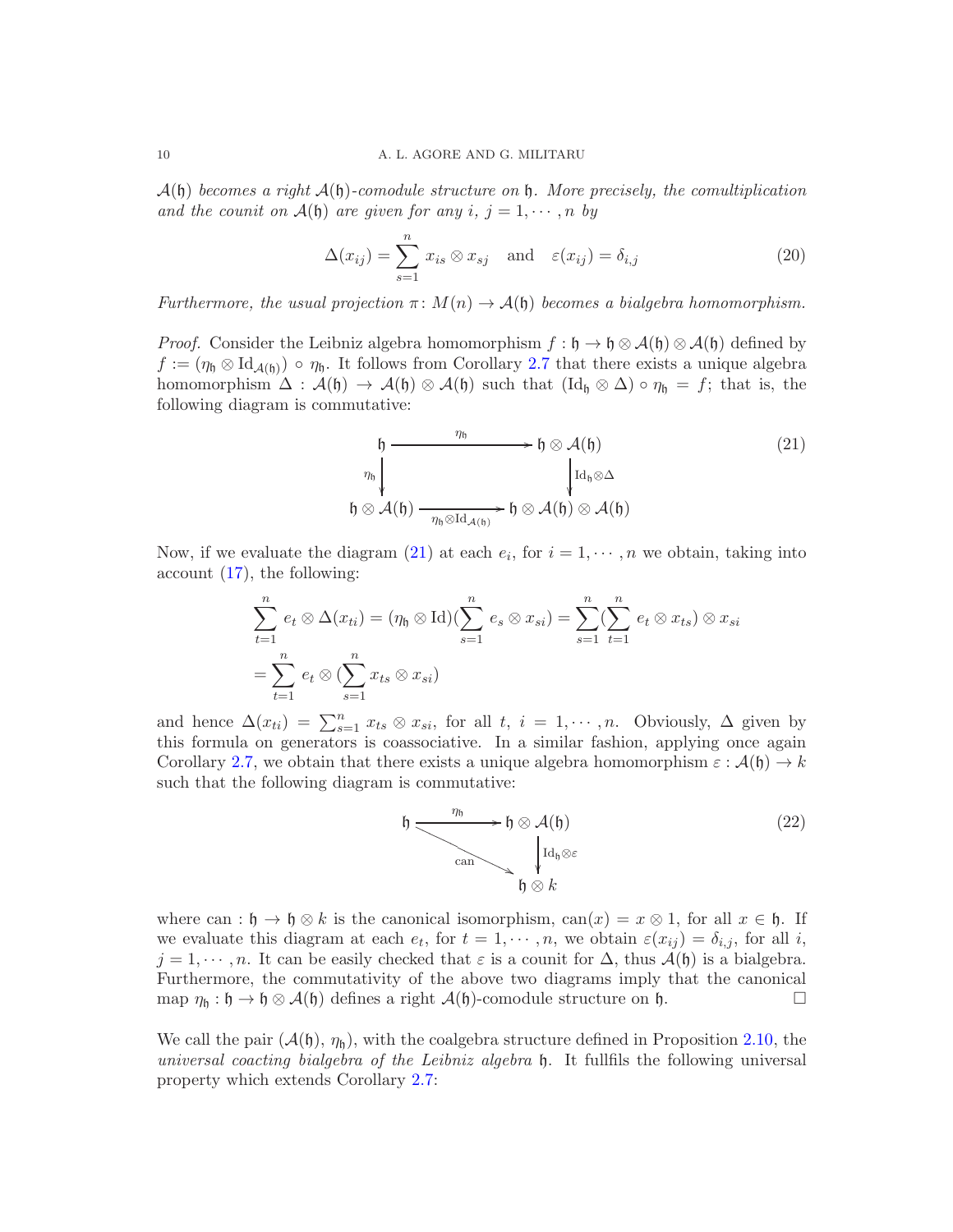<span id="page-10-0"></span>**Theorem 2.11.** Let  $\mathfrak h$  be a Leibniz algebra of dimension n. Then, for any commutative bialgebra B and any Leibniz algebra homomorphism  $f: \mathfrak{h} \to \mathfrak{h} \otimes B$  which makes  $\mathfrak{h}$  into a right B-comodule there exists a unique bialgebra homomorphism  $\theta: \mathcal{A}(\mathfrak{h}) \to B$  such that the following diagram is commutative:

<span id="page-10-1"></span>
$$
\mathfrak{h} \xrightarrow{\eta_{\mathfrak{h}}} \mathfrak{h} \otimes \mathcal{A}(\mathfrak{h})
$$
\n
$$
\downarrow \mathrm{Id}_{\mathfrak{h}} \otimes \theta
$$
\n
$$
\downarrow \mathrm{Id}_{\mathfrak{h}} \otimes \theta
$$
\n
$$
\mathfrak{h} \otimes B
$$
\n
$$
(23)
$$

*Proof.* As  $\mathcal{A}(\mathfrak{h})$  is the universal algebra of  $\mathfrak{h}$ , there exists a unique algebra homomorphism  $\theta$ :  $\mathcal{A}(\mathfrak{h}) \to B$  such that diagram [\(23\)](#page-10-1) commutes. The proof will be finished once we show that  $\theta$  is a coalgebra homomorphism as well. This follows by using again the universal property of  $\mathcal{A}(\mathfrak{h})$ . Indeed, we obtain a unique algebra homomorphism  $\psi: \mathcal{A}(\mathfrak{h}) \to B \otimes B$ such that the following diagram is commutative:

<span id="page-10-2"></span>
$$
\mathfrak{h} \xrightarrow{\eta_{\mathfrak{h}}} \mathfrak{h} \otimes \mathcal{A}(\mathfrak{h})
$$
\n
$$
\left(\mathrm{Id}_{\mathfrak{h}} \otimes \Delta_B \circ \theta\right) \circ \eta_{\mathfrak{h}}
$$
\n
$$
\mathfrak{h} \otimes B \otimes B
$$
\n(24)

The proof will be finished once we show that  $(\theta \otimes \theta) \circ \Delta$  makes diagram [\(24\)](#page-10-2) commutative. Indeed, as  $f: \mathfrak{h} \to \mathfrak{h} \otimes B$  is a right B-comodule structure, we have:

$$
\begin{array}{rcl}\n(\mathrm{Id}_{\mathfrak{h}}\otimes(\theta\otimes\theta)\circ\Delta)\circ\eta_{\mathfrak{h}}&=&(\mathrm{Id}_{\mathfrak{h}}\otimes\theta\otimes\theta)\circ(\mathrm{Id}_{\mathfrak{h}}\otimes\Delta)\circ\eta_{\mathfrak{h}}\\
\stackrel{(21)}{=}&&(\mathrm{Id}_{\mathfrak{h}}\otimes\theta\otimes\theta)\circ(\eta_{\mathfrak{h}}\otimes\mathrm{Id}_{\mathcal{A}(\mathfrak{h})})\circ\eta_{\mathfrak{h}}\\
&=&((\mathrm{Id}_{\mathfrak{h}}\otimes\theta)\circ\eta_{\mathfrak{h}}\otimes\theta)\circ\eta_{\mathfrak{h}}\\
\stackrel{(23)}{=}&&(\mathfrak{f}\otimes\theta)\circ\eta_{\mathfrak{h}}\\
&=&(\mathfrak{f}\otimes\mathrm{Id}_{B})\circ(\mathrm{Id}_{\mathfrak{h}}\otimes\theta)\circ\eta_{\mathfrak{h}}\\
\stackrel{(23)}{=}&&(\mathfrak{f}\otimes\mathrm{Id}_{B})\circ\mathfrak{f}\\
\stackrel{(23)}{=}&&(\mathrm{Id}_{\mathfrak{h}}\otimes\Delta_{B})\circ\underline{\mathfrak{f}}\\
\stackrel{(23)}{=}&&(\mathrm{Id}_{\mathfrak{h}}\otimes\Delta_{B})\circ(\mathrm{Id}_{\mathfrak{h}}\otimes\theta)\circ\eta_{\mathfrak{h}}\\
&=&(\mathrm{Id}_{\mathfrak{h}}\otimes\Delta_{B}\circ\theta)\circ\eta_{\mathfrak{h}}\n\end{array}
$$

as desired. Similarly, one can show that  $\varepsilon_B \circ \theta = \varepsilon$  and the proof is now finished.  $\square$ 

In what follows we construct for any finite dimensional Leibniz algebra  $\mathfrak h$  a universal commutative Hopf algebra  $\mathcal{H}(\mathfrak{h})$  together with a Leibniz algebra homomorphism  $\lambda_{\mathfrak{h}}$ :  $\mathfrak{h} \to$  $\mathfrak{h} \otimes \mathcal{H}(\mathfrak{h})$  which makes  $\mathfrak{h}$  into a right  $\mathcal{H}(\mathfrak{h})$ -comodule. This is achieved by using the free commutative Hopf algebra generated by a commutative bialgebra introduced in [\[20,](#page-17-13)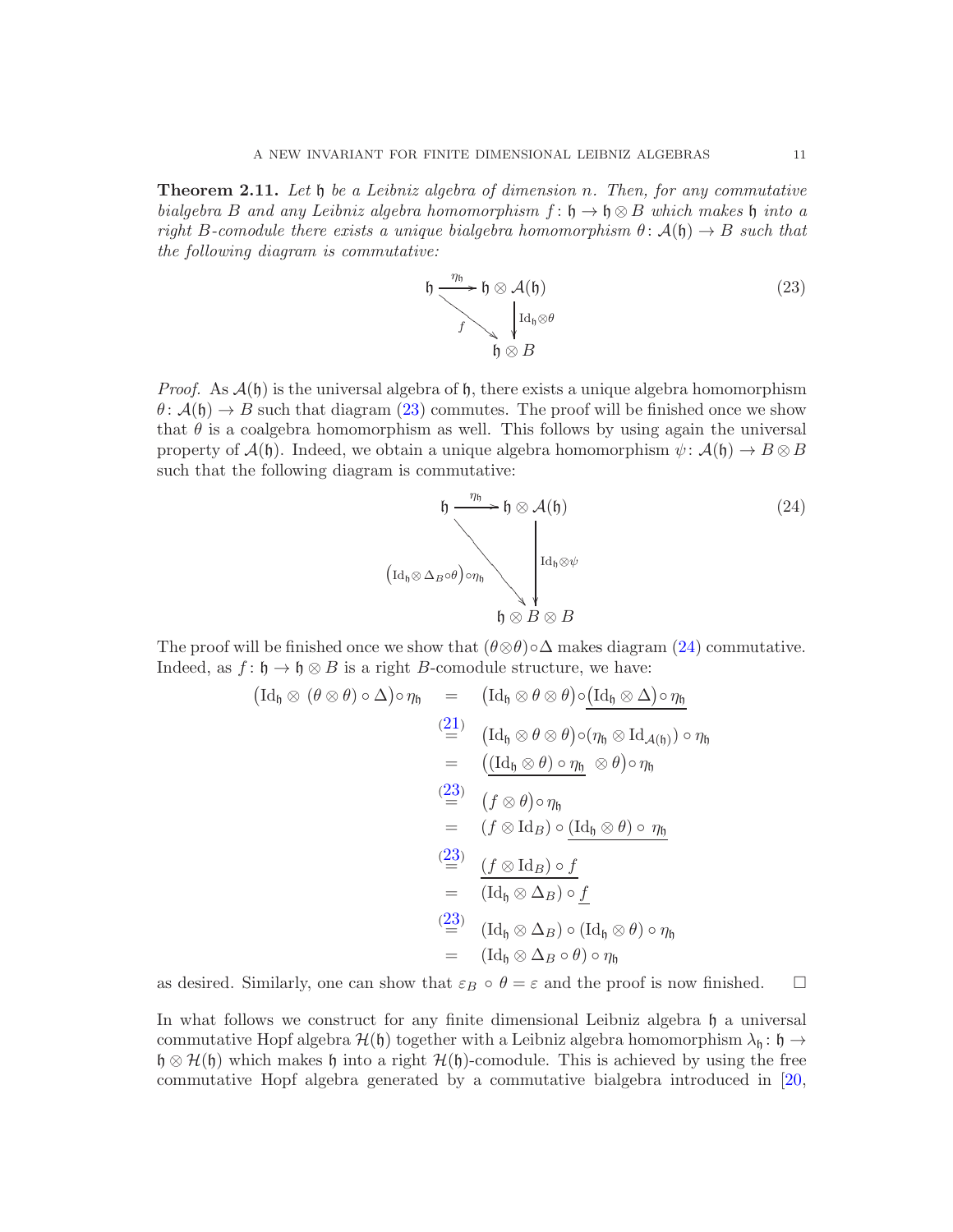Chapter IV]. Recall that assigning to a commutative bialgebra the free commutative Hopf algebra defines a functor L: ComBiAlg<sub>k</sub>  $\rightarrow$  ComHopf<sub>k</sub> which is a left adjoint to the forgetful functor  $\text{ComHopf}_k \to \text{ComBiAlg}_k$  ([\[20,](#page-17-13) Theorem 65, (2)]). Throughout, we denote by  $\mu: 1_{\text{ComBiAlg}_k} \to UL$  the unit of the adjunction  $L \dashv U$ .

**Definition 2.12.** Let  $\mathfrak{h}$  be a finite dimensional Leibniz algebra. The pair  $(\mathcal{H}(\mathfrak{h}) :=$  $L(\mathcal{A}(\mathfrak{h}))$ ,  $\lambda_{\mathfrak{h}} := (\mathrm{Id}_{\mathfrak{h}} \otimes \mu_{\mathcal{A}(\mathfrak{h})}) \circ \eta_{\mathfrak{h}})$  is called the universal coacting Hopf algebra of  $\mathfrak{h}$ .

The pair  $(\mathcal{H}(\mathfrak{h}), \lambda_{\mathfrak{h}})$  fulfills the following universal property which shows that it is the initial object in the category of all commutative Hopf algebras that coact on h.

<span id="page-11-0"></span>**Theorem 2.13.** Let  $\mathfrak{h}$  be a finite dimensional Leibniz algebra. Then, for any commutative Hopf algebra H and any Leibniz algebra homomorphism  $f: \mathfrak{h} \to \mathfrak{h} \otimes H$  which makes  $\mathfrak{h}$ into a right H-comodule there exists a unique Hopf algebra homomorphism  $g: \mathcal{H}(\mathfrak{h}) \to H$ for which the following diagram is commutative:

<span id="page-11-1"></span>

Proof. Let H be a commutative Hopf algebra together with a Leibniz algebra homomorphism  $f: \mathfrak{h} \to \mathfrak{h} \otimes H$  which makes  $\mathfrak{h}$  into right a H-comodule. Using Theorem [2.11](#page-10-0) we obtain a unique bialgebra homomorphism  $\theta : \mathcal{A}(\mathfrak{h}) \to H$  which makes the following diagram commutative:

<span id="page-11-3"></span>
$$
\mathfrak{h} \xrightarrow{\eta_{\mathfrak{h}}} \mathfrak{h} \otimes \mathcal{A}(\mathfrak{h}) \qquad i.e. \ (\mathrm{Id}_{\mathfrak{h}} \otimes \theta) \circ \eta_{\mathfrak{h}} = f. \tag{26}
$$
\n
$$
\mathfrak{h} \otimes H
$$

Now the adjunction  $L \dashv U$  yields a unique Hopf algebra homomorphism  $g: L(\mathcal{A}(\mathfrak{h})) \to H$ such that the following diagram commutes:

<span id="page-11-2"></span>
$$
\mathcal{A}(\mathfrak{h}) \xrightarrow{\mu_{\mathcal{A}(\mathfrak{h})}} L(\mathcal{A}(\mathfrak{h})) \quad \text{i.e. } g \circ \mu_{\mathcal{A}(\mathfrak{h})} = \theta. \tag{27}
$$

We are now ready to show that  $g: \mathcal{H}(\mathfrak{h}) = L(\mathcal{A}(\mathfrak{h})) \to H$  is the unique Hopf algebra homomorphism which makes diagram [\(25\)](#page-11-1) commutative. Indeed, putting all the above together yields:

$$
(\mathrm{Id}_{\mathfrak{h}} \otimes g) \circ (\mathrm{Id}_{\mathfrak{h}} \otimes \mu_{\mathcal{A}(\mathfrak{h})}) \circ \eta_{\mathfrak{h}} = (\mathrm{Id}_{\mathfrak{h}} \otimes \underbrace{g \circ \mu_{\mathcal{A}(\mathfrak{h})}}) \circ \eta_{\mathfrak{h}}
$$

$$
\stackrel{(27)}{=} \underbrace{(\mathrm{Id}_{\mathfrak{h}} \otimes \theta) \circ \eta_{\mathfrak{h}}}_{f.}
$$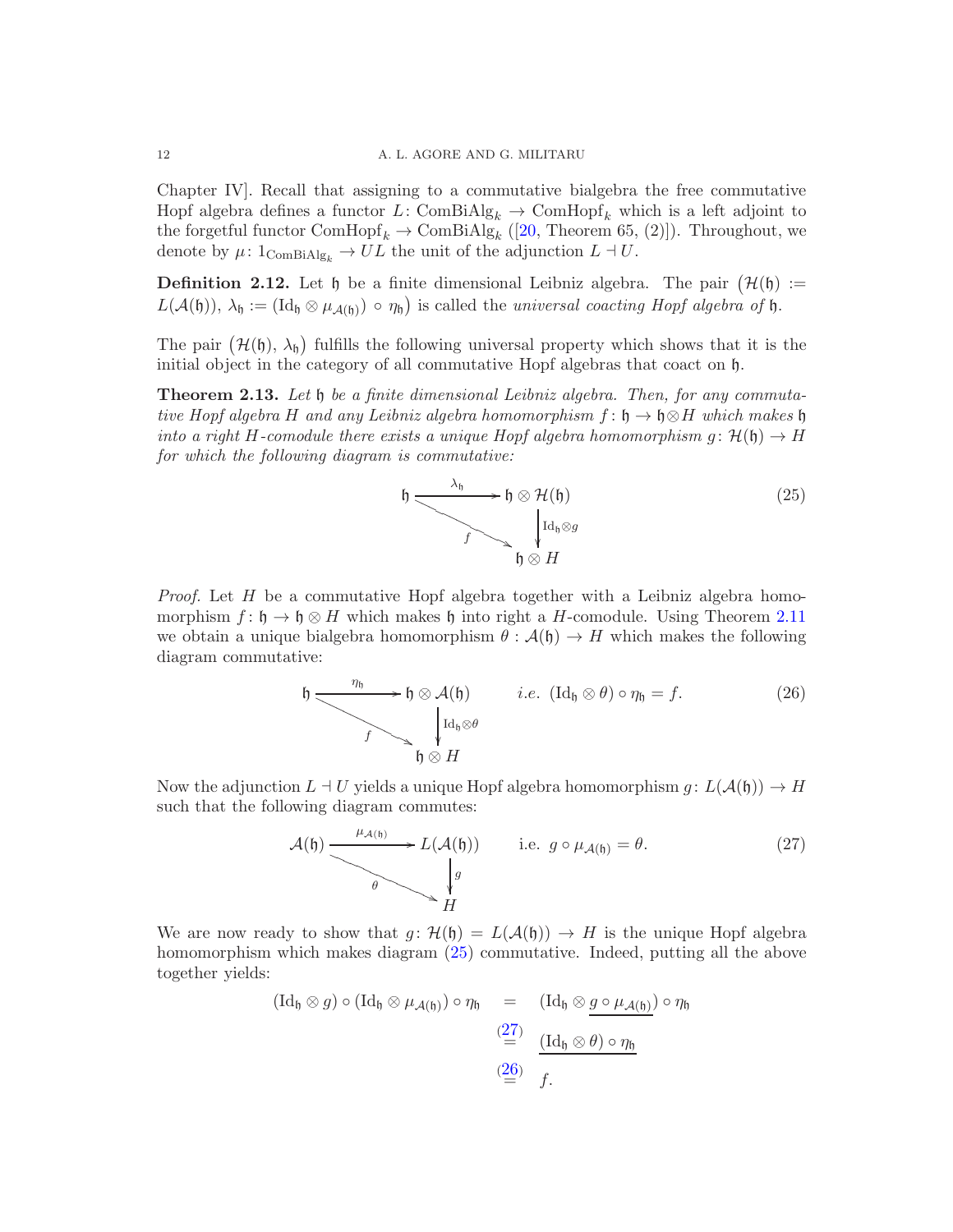Since  $q$  is obviously the unique Hopf algebra homomorphism which makes the above diagram commutative, the proof is finished.

## 3. Applications: the automorphism group and the classification of gradings on Leibniz algebras

In this section we discuss three applications of our previous results which highlight the importance of the newly introduced universal coacting bialgebra (Hopf algebra) of a Leibniz algebra. The first one concerns the description of the automorphism group  $Aut_{Lbz}(h)$  of a given Leibniz/Lie algebra h which is a classical and notoriously difficult problem arising form Hilbert's invariant theory. We start by recalling a few basic facts from the theory of Hopf algebras [\[24,](#page-17-0) [22\]](#page-17-15) which will be useful in the sequel. For any bialgebra H the set of group-like elements, denoted by  $G(H) := \{g \in H \mid \Delta(g) = g \otimes$ g and  $\varepsilon(g) = 1$  is a monoid with respect to the multiplication of H. We denote by  $H^o$ , the finite dual bialgebra of  $H$ , i.e.:

 $H^{\circ} := \{ f \in H^* \mid f(I) = 0, \text{ for some ideal } I \lhd H \text{ with } \dim_k(H/I) < \infty \}$ 

It is well known (see for instance [\[22,](#page-17-15) pag. 62]) that  $G(H^{\circ}) = \text{Hom}_{\text{Alg}_k}(H, k)$ , the set of all algebra homomorphisms  $H \to k$ . Now, we shall give the first application of the universal bialgebra of a Leibniz algebra.

<span id="page-12-0"></span>**Theorem 3.1.** Let  $\mathfrak{h}$  be a finite dimensional Leibniz algebra with basis  $\{e_1, \dots, e_n\}$  and consider  $U(G(A(\mathfrak{h})^{\circ}))$  to be the group of all invertible group-like elements of the finite dual  $\mathcal{A}(\mathfrak{h})^{\circ}$ . Then the map defined for any  $\theta \in U(G(\mathcal{A}(\mathfrak{h})^{\circ}))$  and  $i = 1, \cdots, n$  by:

<span id="page-12-1"></span>
$$
\overline{\gamma}: U\big(G\big(\mathcal{A}(\mathfrak{h})^{\circ}\big)\big) \to \mathrm{Aut}_{\mathrm{Lbz}}(\mathfrak{h}), \qquad \overline{\gamma}(\theta)(e_i) := \sum_{s=1}^n \theta(x_{si}) e_s \tag{28}
$$

is an isomorphism of groups.

*Proof.* By applying Corollary [2.3](#page-6-0) for  $\mathfrak{g} := \mathfrak{h}$  it follows that the map

$$
\gamma: \mathrm{Hom}_{\mathrm{Alg}_k}(\mathcal{A}(\mathfrak{h}), \, k) \rightarrow \mathrm{End}_{\mathrm{Lbz}}(\mathfrak{h}), \quad \gamma(\theta) = \big(\mathrm{Id}_\mathfrak{h} \otimes \theta\big) \circ \eta_\mathfrak{g}
$$

is bijective. Based on formula [\(17\)](#page-7-0), it can be easily seen that  $\gamma$  takes the form given in [\(28\)](#page-12-1). As mentioned above we have  $\text{Hom}_{\text{Alg}_k}(\mathcal{A}(\mathfrak{h}), k) = G(\mathcal{A}(\mathfrak{h})^{\text{o}})$ . Therefore, since  $\overline{\gamma}$ is the restriction of  $\gamma$  to the invertible elements of the two monoids, the proof will be finished once we show that  $\gamma$  is an isomorphism of monoids. To this end, recall that the monoid structure on  $\text{End}_{\text{Lbz}}(\mathfrak{h})$  is given by the usual composition of endomorphisms of the Leibniz algebra h, while  $G(A(\mathfrak{h})^{\circ})$  is a monoid with respect to the convolution product, that is:

$$
(\theta_1 * \theta_2)(x_{sj}) = \sum_{t=1}^n \theta_1(x_{st})\theta_2(x_{tj})
$$
\n(29)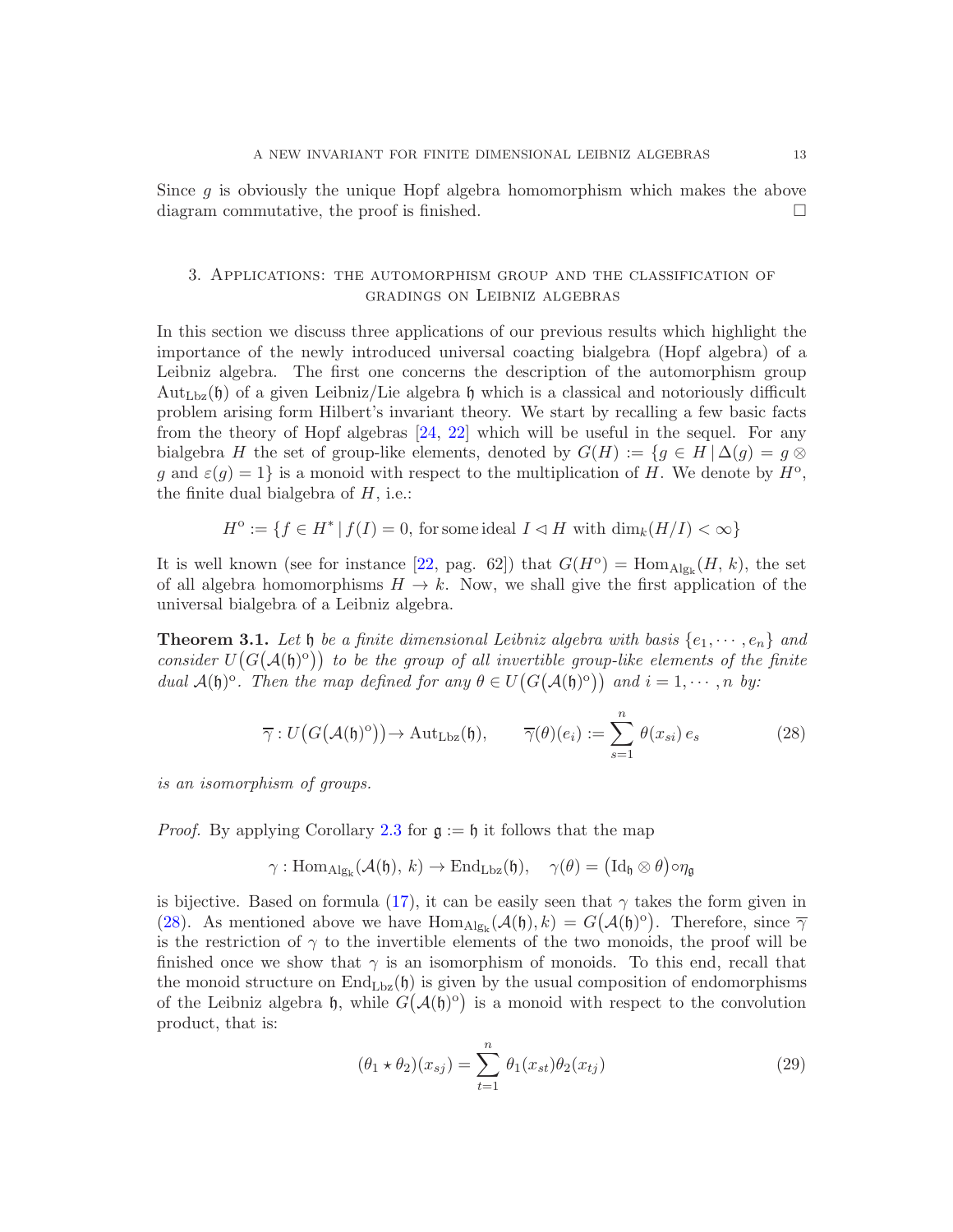for all  $\theta_1, \theta_2 \in G(\mathcal{A}(\mathfrak{h})^{\circ})$  and j,  $s = 1, \dots, n$ . Now, for any  $\theta_1, \theta_2 \in G(\mathcal{A}(\mathfrak{h})^{\circ})$  and  $j = 1, \cdots, n$  we have:

$$
(\gamma(\theta_1) \circ \gamma(\theta_2))(e_j) = \gamma(\theta_1) \left(\sum_{t=1}^n \theta_2(x_{tj})e_t\right) = \sum_{s,t=1}^n \theta_1(x_{st})\theta_2(x_{tj})e_s
$$

$$
= \sum_{s=1}^n \left(\sum_{t=1}^n \theta_1(x_{st})\theta_2(x_{tj})\right)e_s = \sum_{s=1}^n (\theta_1 \star \theta_2)(x_{sj})e_s = \gamma(\theta_1 \star \theta_2)(e_j)
$$

thus,  $\gamma(\theta_1 * \theta_2) = \gamma(\theta_1) \circ \gamma(\theta_2)$ , and therefore  $\gamma$  respects the multiplication. We are left to show that  $\gamma$  also preserves the unit. Note that the unit 1 of the monoid  $G(A(\mathfrak{h})^{\circ})$  is the counit  $\varepsilon_{\mathcal{A}(\mathfrak{h})}$  of the bialgebra  $\mathcal{A}(\mathfrak{h})$  and we obtain:

$$
\gamma(1)(e_i) = \gamma(\varepsilon_{\mathcal{A}(\mathfrak{h})})(e_i) = \sum_{s=1}^n \varepsilon_{\mathcal{A}(\mathfrak{h})}(x_{si}) e_s = \sum_{s=1}^n \delta_{si} e_s = e_i = \text{Id}_{\mathfrak{h}}(e_i)
$$

Thus we have proved that  $\gamma$  is an isomorphism of monoids and the proof is finished.  $\Box$ 

**Remark 3.2.** We point out that the construction of  $\mathcal{A}(\mathfrak{h})$ , as well as  $\mathcal{A}(\mathfrak{h}, \mathfrak{g})$ , and the description of the automorphism group of h can be achieved for an arbitrary finite dimensional algebra  $\mathfrak{h}$ , not necessarily Lie or Leibniz. This avenue of investigation is considered in a a forthcoming paper of the authors.

The second application we consider is related to the classical problem of classifying all G-gradings on a given Leibniz/Lie algebras. Let G be an abelian group and  $\mathfrak h$  a Leibniz algebra. Recall that a G-grading on h is a vector space decomposition  $h = \bigoplus_{\sigma \in G} h_{\sigma}$ such that  $[\mathfrak{h}_{\sigma}, \mathfrak{h}_{\tau}] \subseteq \mathfrak{h}_{\sigma\tau}$  for all  $\sigma, \tau \in G$ . For more detail on the problem of classifying G-gradings on Lie algebras see [\[11\]](#page-17-9) and the references therein. In what follows  $k[G]$ denotes the usual group algebra of a group G.

<span id="page-13-0"></span>**Proposition 3.3.** Let G be an abelian group and  $\mathfrak h$  a finite dimensional Leibniz algebra. Then there exists a bijection between the set of all G-gradings on h and the set of all bialgebra homomorphisms  $\mathcal{A}(\mathfrak{h}) \to k[G]$ .

The bijection is given such that the G-grading on  $\mathfrak{h} = \bigoplus_{\sigma \in G} \mathfrak{h}_{\sigma}^{(\theta)}$  associated to a bialgebra map  $\theta : \mathcal{A}(\mathfrak{h}) \to k[G]$  is given by:

$$
\mathfrak{h}_{\sigma}^{(\theta)} := \{ x \in \mathfrak{h} \mid (\mathrm{Id}_{\mathfrak{h}} \otimes \theta) \circ \eta_{\mathfrak{h}}(x) = x \otimes \sigma \} \tag{30}
$$

for all  $\sigma \in G$ .

*Proof.* By applying Theorem [2.11](#page-10-0) for the commutative bialgebra  $B := k[G]$  yields a bijection between the set of all bialgebra homomorphisms  $\mathcal{A}(\mathfrak{h}) \to k[G]$  and the set of all Leibniz algebra homomorphisms  $f: \mathfrak{h} \to \mathfrak{h} \otimes k[G]$  which makes  $\mathfrak{h}$  into a right  $k[G]$ -comodule. The proof is finished if we show that the latter set is in bijective correspondence with the set of all G-gradings on h.

Indeed, it is a well known fact in Hopf algebra theory [\[22,](#page-17-15) Excercise 3.2.21] that there exists a bijection between the set of all right  $k[G]$ -comodule structures  $f : \mathfrak{h} \to \mathfrak{h} \otimes k[G]$ on the vector space h and the set of all vector space decompositions  $\mathfrak{h} = \bigoplus_{\sigma \in G} \mathfrak{h}_{\sigma}$ . The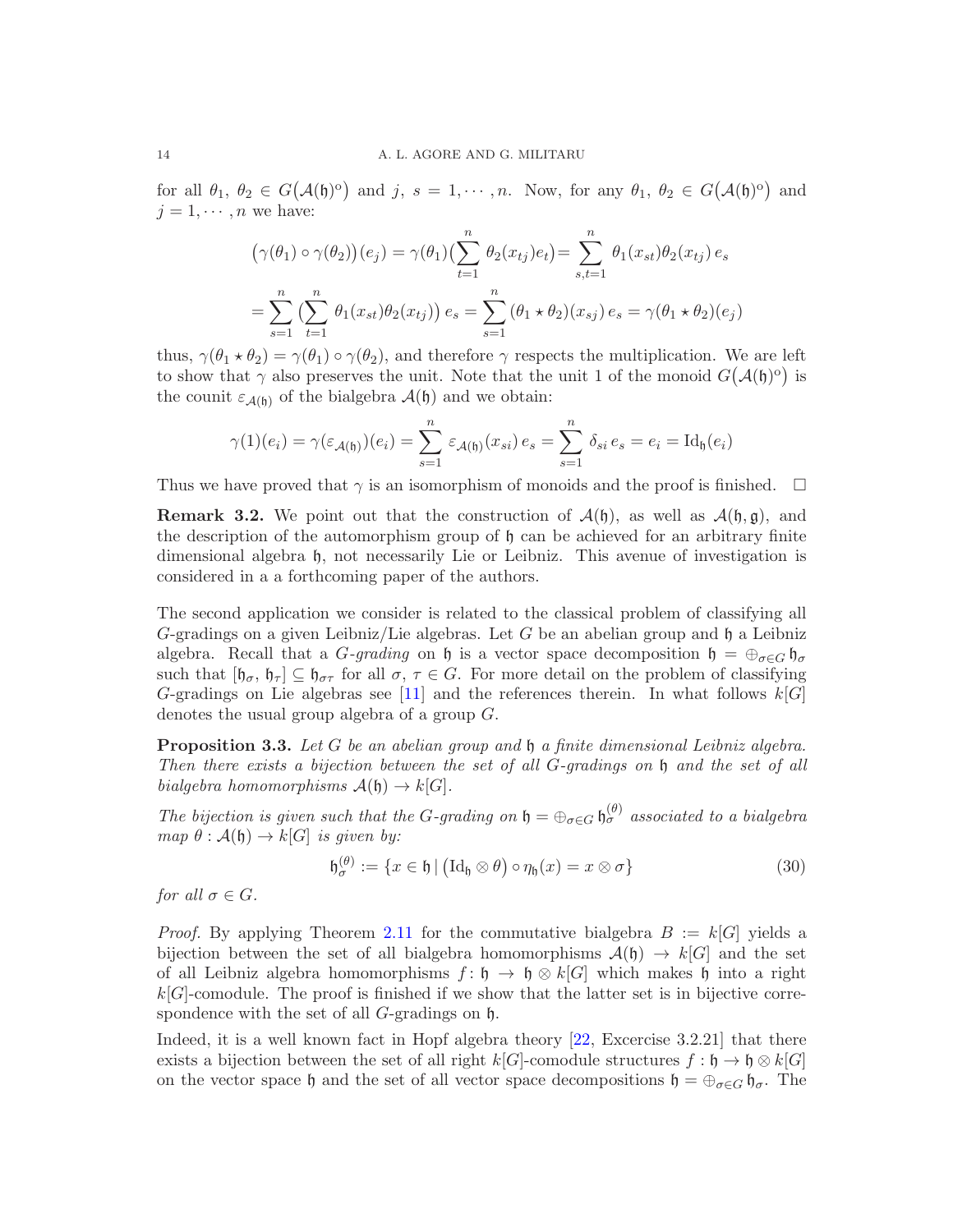bijection is given such that  $x_{\sigma} \in \mathfrak{h}_{\sigma}$  if and only if  $f(x_{\sigma}) = x_{\sigma} \otimes \sigma$ , for all  $\sigma \in G$ . The only thing left to prove is that under this bijection a right coaction  $f : \mathfrak{h} \to \mathfrak{h} \otimes k[G]$  is a Leibniz algebra homomorphism if and only if  $[\mathfrak{h}_{\sigma}, \mathfrak{h}_{\tau}] \subseteq \mathfrak{h}_{\sigma\tau}$ , for all  $\sigma, \tau \in G$ . Indeed, let  $\sigma, \tau \in G$  and  $x_{\sigma} \in \mathfrak{h}_{\sigma}, x_{\tau} \in \mathfrak{h}_{\tau}$ ; then  $[f(x_{\sigma}), f(x_{\tau})] = [x_{\sigma} \otimes \sigma, x_{\tau} \otimes \tau] = [x_{\sigma}, x_{\tau}] \otimes \sigma \tau$ . Thus, we obtain that  $f([x_{\sigma}, x_{\tau}]) = [f(x_{\sigma}), f(x_{\tau})]$  if and only if  $[x_{\sigma}, x_{\tau}] \in \mathfrak{h}_{\sigma}$ . Hence,  $f : \mathfrak{h} \to \mathfrak{h} \otimes k[G]$  is a Leibniz algebra homomorphism if and only if  $[\mathfrak{h}_{\sigma}, \mathfrak{h}_{\tau}] \subseteq \mathfrak{h}_{\sigma_{\tau}}$ , for all  $\sigma, \tau \in G$  and the proof is now finished.

Our next result classifies all G-gradings on a given Leibniz algebra  $\mathfrak{h}$ , where G is an abelian group. Recall that two G-gradings  $\mathfrak{h} = \bigoplus_{\sigma \in G} \mathfrak{h}_{\sigma} = \bigoplus_{\sigma \in G} \mathfrak{h}_{\sigma}$ σ on h are called *isomorphic* if there exists  $w \in \text{Aut}_{\text{Lbz}}(\mathfrak{h})$  an automorphism of  $\mathfrak{h}$  such that  $w(\mathfrak{h}_{\sigma}) \subseteq \mathfrak{h}'$ ,<br>σ, for all  $\sigma \in G$ . Since w is bijective and h is G-graded we can prove that the last condition is equivalent to  $w(\mathfrak{h}_{\sigma}) = \mathfrak{h}_{\sigma}^{\mathfrak{g}}$  $\sigma$ , for all  $\sigma \in G$ , which is the condition that usually appears in the literature in the classification of G-gradings ([\[11\]](#page-17-9)). Indeed, let  $x'_{\sigma} \in \mathfrak{h}'_c$  $\sigma$ ; since w is surjective there exists  $y = \sum_{i=1}^t y_{\tau_i} \in \mathfrak{h}$  such that  $x_{\sigma}^{\prime} = w(y) = \sum_{i=1}^t w(y_{\tau_i})$ , where  $y_{\tau_i} \in \mathfrak{h}_{\tau_i}$ , for all  $i = 1, \dots, t$  are the homogeneous components of y. Since  $w(y_{\tau_i}) \in \mathfrak{h}'_i$  $\tau_i$ and  $\mathfrak{h} = \bigoplus_{\sigma \in G} \mathfrak{h}'_{\sigma}$  we obtain that  $w(y_{\tau_i}) = 0$ , for all  $\tau_i \neq \sigma$ . As w is injective, it follows that  $y_{\tau_i} = 0$ , for all  $\tau_i \neq \sigma$ ; hence  $y = y_{\sigma}$  and  $x'_{\sigma} = w(y_{\sigma}) \in w(\mathfrak{h}_{\sigma})$ , as needed.

We recall one more elementary fact from Hopf algebra theory: if  $H$  and  $L$  are two bialgebras over a field k then the abelian group  $Hom(H, L)$  of all k-linear maps is an unital associative algebra under the convolution product  $([24])$  $([24])$  $([24])$ :  $(\theta_1 \star \theta_2)(h) := \sum \theta_1(h_{(1)})\theta_2(h_{(2)}),$ for all  $\theta_1, \theta_2 \in \text{Hom}(H, L)$  and  $h \in H$ .

**Definition 3.4.** Let G be an abelian group and  $\mathfrak{h}$  a finite dimensional Leibniz algebra. Two homomorphisms of bialgebras  $\theta_1, \theta_2 : \mathcal{A}(\mathfrak{h}) \to k[G]$  are called *conjugate*, if there exists  $g \in U(G(\mathcal{A}(\mathfrak{h})^{\circ}))$  an invertible group-like element of the finite dual  $\mathcal{A}(\mathfrak{h})^{\circ}$  such that  $\theta_2 = g * \theta_1 * g^{-1}$ , in the convolution algebra Hom $(A(\mathfrak{h}), k[G])$ . We use the notation  $\theta_1 \approx \theta_2$  to designate two conjugate homomorphisms.

We denote by  $\text{Hom}_{\text{Bialg}}(\mathcal{A}(\mathfrak{h}), k[G]) / \approx \text{the quotient of the set of all bialgebra homomor-}$ phisms  $\mathcal{A}(\mathfrak{h}) \to k[G]$  by the above equivalence relation and let  $\hat{\theta}$  denote the equivalence class of  $\theta \in \text{Hom}_{\text{Bialg}}(\mathcal{A}(\mathfrak{h}), k[G])$ . The next theorem classifies all G-gradings on  $\mathfrak{h}$ .

<span id="page-14-0"></span>Theorem 3.5. Let G be an abelian group, h a finite dimensional Leibniz algebra and consider G-gradings(b) to be the set of isomorphism classes of all G-gradings on  $\mathfrak h$ . Then the map

 $\mathrm{Hom}_{\mathrm{BiAlg}}\left(\mathcal{A}(\mathfrak{h}),\, k[G]\right)/\approx \ \mapsto\ G\!-\! \operatorname{\boldsymbol{gradings}}(\mathfrak{h}),\qquad \hat{\theta}\mapsto \mathfrak{h}^{(\theta)}:=\oplus_{\sigma\in G} \mathfrak{h}^{(\theta)}_\sigma$ 

where  $\mathfrak{h}_{\sigma}^{(\theta)} = \{x \in \mathfrak{h} \mid (\mathrm{Id}_{\mathfrak{h}} \otimes \theta) \circ \eta_{\mathfrak{h}}(x) = x \otimes \sigma\},\$  for all  $\sigma \in G$ , is bijective.

*Proof.* Let  $\{e_1, \dots, e_n\}$  be a basis in  $\mathfrak h$ . By Proposition [3.3](#page-13-0) for any G-grading  $\mathfrak h$  =  $\oplus_{\sigma\in G}$   $\mathfrak{h}_{\sigma}$  on  $\mathfrak{h}$  there exists a unique bialgebra homomorphism  $\theta$  :  $\mathcal{A}(\mathfrak{h}) \to k[G]$  such that  $\mathfrak{h}_{\sigma} = \mathfrak{h}_{\sigma}^{(\theta)}$ , for all  $\sigma \in G$ . It remains to investigate when two such G-gradings are isomorphic. Let  $\theta_1$ ,  $\theta_2$ :  $\mathcal{A}(\mathfrak{h}) \to k[G]$  be two bialgebra homomorphisms and let  $\mathfrak{h} = \mathfrak{h}^{(\theta_1)} := \bigoplus_{\sigma \in G} \mathfrak{h}^{(\theta_1)}_{\sigma} = \bigoplus_{\sigma \in G} \mathfrak{h}^{(\theta_2)}_{\sigma} =: \mathfrak{h}^{(\theta_2)}$  be the associated G-gradings. It follows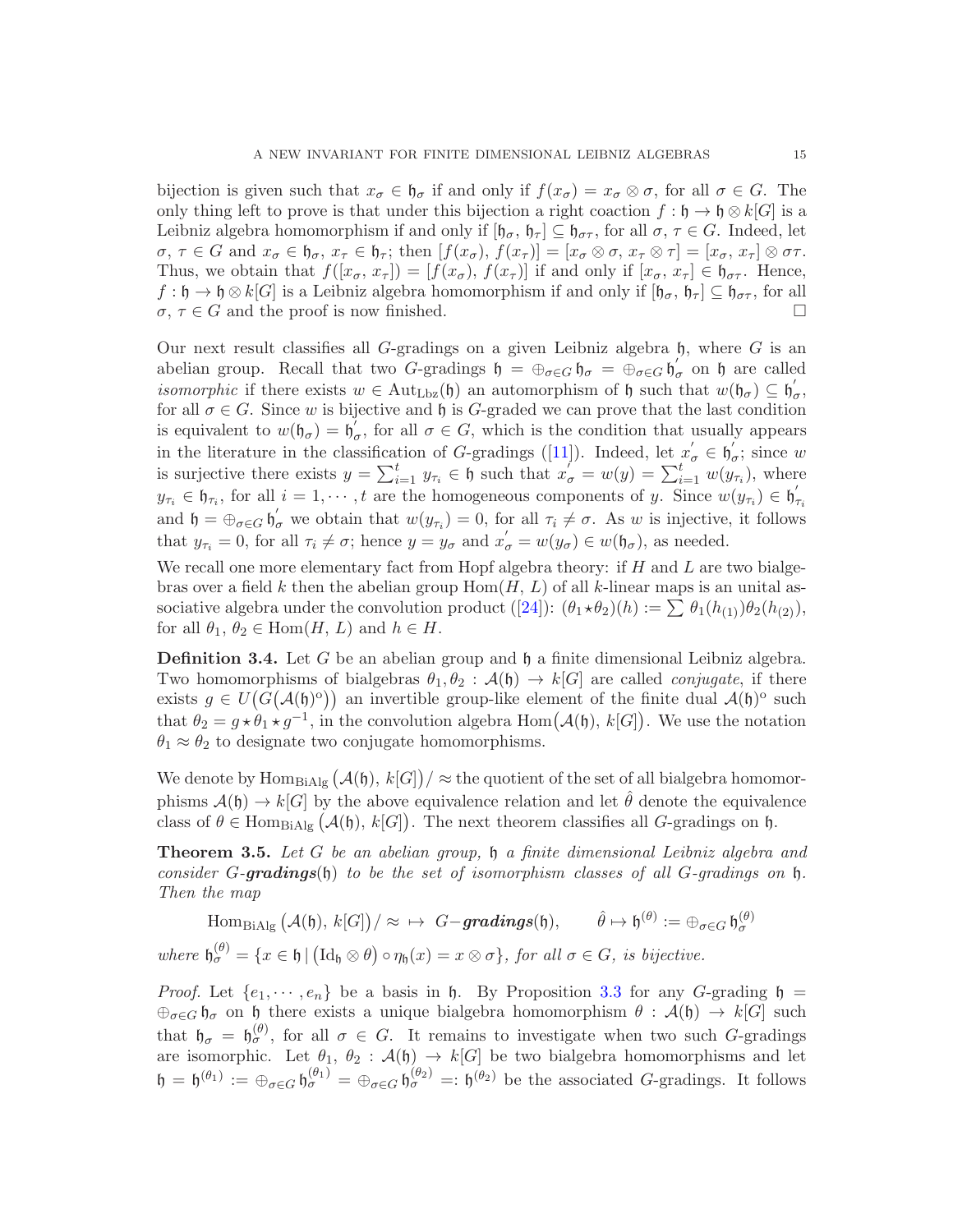from the proof of Proposition [3.3](#page-13-0) that defining a  $G$ -grading on  $\mathfrak h$  is equivalent (and the correspondence is bijective) to defining a right  $k[G]$ -comodule structure  $\rho : \mathfrak{h} \to \mathfrak{h} \otimes k[G]$ on h such that the right coaction  $\rho$  is a Leibniz algebra homomorphism. Moreover, the right coactions  $\rho^{(\theta_1)}$  and  $\rho^{(\theta_2)}$ :  $\mathfrak{h} \to \mathfrak{h} \otimes k[G]$  are implemented from  $\theta_1$  and  $\theta_2$  using Theorem [2.11,](#page-10-0) that is, they are given for any  $j = 1, 2$  by

<span id="page-15-0"></span>
$$
\rho^{(\theta_j)} : \mathfrak{h} \to \mathfrak{h} \otimes k[G], \qquad \rho^{(\theta_j)}(e_i) = \sum_{s=1}^n e_s \otimes \theta_j(x_{si}) \tag{31}
$$

for all  $i = 1, \dots, n$ . Now a well known result in Hopf algebra theory states that the two G-gradings  $\mathfrak{h}^{(\theta_1)}$  and  $\mathfrak{h}^{(\theta_2)}$  are isomorphic if and only if  $(\mathfrak{h}, \rho^{(\theta_1)})$  and  $(\mathfrak{h}, \rho^{(\theta_2)})$  are isomorphic as Leibniz algebras and right  $k[G]$ -comodules, that is there exists  $w : \mathfrak{h} \to \mathfrak{h}$  and automorphism of h such that  $\rho^{(\theta_2)} \circ w = (w \otimes \mathrm{Id}_{k[G]}) \circ \rho^{(\theta_1)}$ . We apply now Theorem [3.1:](#page-12-0) for any Leibniz algebra automorphism  $w : \mathfrak{h} \to \mathfrak{h}$  there exists a unique invertible grouplike element of the finite dual  $g \in U(G(\mathcal{A}(\mathfrak{h})^{\circ}))$  such that  $w = w_g$  is given for any  $i = 1, \cdots, n$  by

<span id="page-15-1"></span>
$$
w_g(e_i) = \sum_{s=1}^n g(x_{si}) e_s
$$
\n(32)

Using  $(31)$  and  $(32)$  we can easily compute that:

$$
(\rho^{(\theta_2)} \circ w_g)(e_i) = \sum_{a=1}^n e_a \otimes \left(\sum_{s=1}^n \theta_2(x_{as})g(x_{si})\right)
$$

and

$$
((w_g \otimes \mathrm{Id}_{k[G]}) \circ \rho^{(\theta_1)})(e_i) = \sum_{a=1}^n e_a \otimes \left(\sum_{s=1}^n g(x_{as})\theta_1(x_{si})\right)
$$

for all  $i = 1, \dots, n$ . Thus, the Leibniz algebra automorphism  $w_q : \mathfrak{h} \to \mathfrak{h}$  is also a right  $k[G]$ -comodule map if and only if

<span id="page-15-2"></span>
$$
\sum_{s=1}^{n} g(x_{as})\theta_1(x_{si}) = \sum_{s=1}^{n} \theta_2(x_{as})g(x_{si})
$$
\n(33)

for all  $a, i = 1, \dots, n$ . Taking into account the formula of the comultiplication on the universal algebra  $\mathcal{A}(\mathfrak{h})$ , the equation [\(33\)](#page-15-2) can be easily rephrased as  $(g * \theta_1)(x_{ai})$  =  $(\theta_2 \star g)(x_{ai})$ , for all  $a, i = 1, \cdots, n$  in the convolution algebra  $\text{Hom}(\mathcal{A}(\mathfrak{h}), K[G])$ , or (since  ${x_{ai}}_{a,i=1,\dots,n}$  is a system of generators of  $\mathcal{A}(\mathfrak{h})$  just as  $g \star \theta_1 = \theta_2 \star g$ . We also note that  $g: \mathcal{A}(\mathfrak{h}) \to k$  is an invertible element in the above convolution algebra.

In conclusion, we have proved that two G-gradings  $\mathfrak{h}^{(\theta_1)}$  and  $\mathfrak{h}^{(\theta_2)}$  on  $\mathfrak{h}$  associated to two bialgebra homomorphisms  $\theta_1$ ,  $\theta_2$ :  $\mathcal{A}(\mathfrak{h}) \to k[G]$  are isomorphic if and only if there exists  $g \in U(G(\mathcal{A}(\mathfrak{h})^{\circ}))$  such that  $\theta_2 = g \star \theta_1 \star g^{-1}$ , in the convolution algebra  $\text{Hom}(\mathcal{A}(\mathfrak{h}), k[G])$ , that is  $\theta_1 \approx \theta_2$  and the proof is now finished.

Recall that an *action as automorphisms of a group G on a Leibniz algebra*  $\mathfrak h$  is a group homomorphism  $\varphi: G \to \text{Aut}_{\text{Lbz}}(\mathfrak{h})$ . We give now the last application of the universal bialgebra  $\mathcal{A}(\mathfrak{h})$ .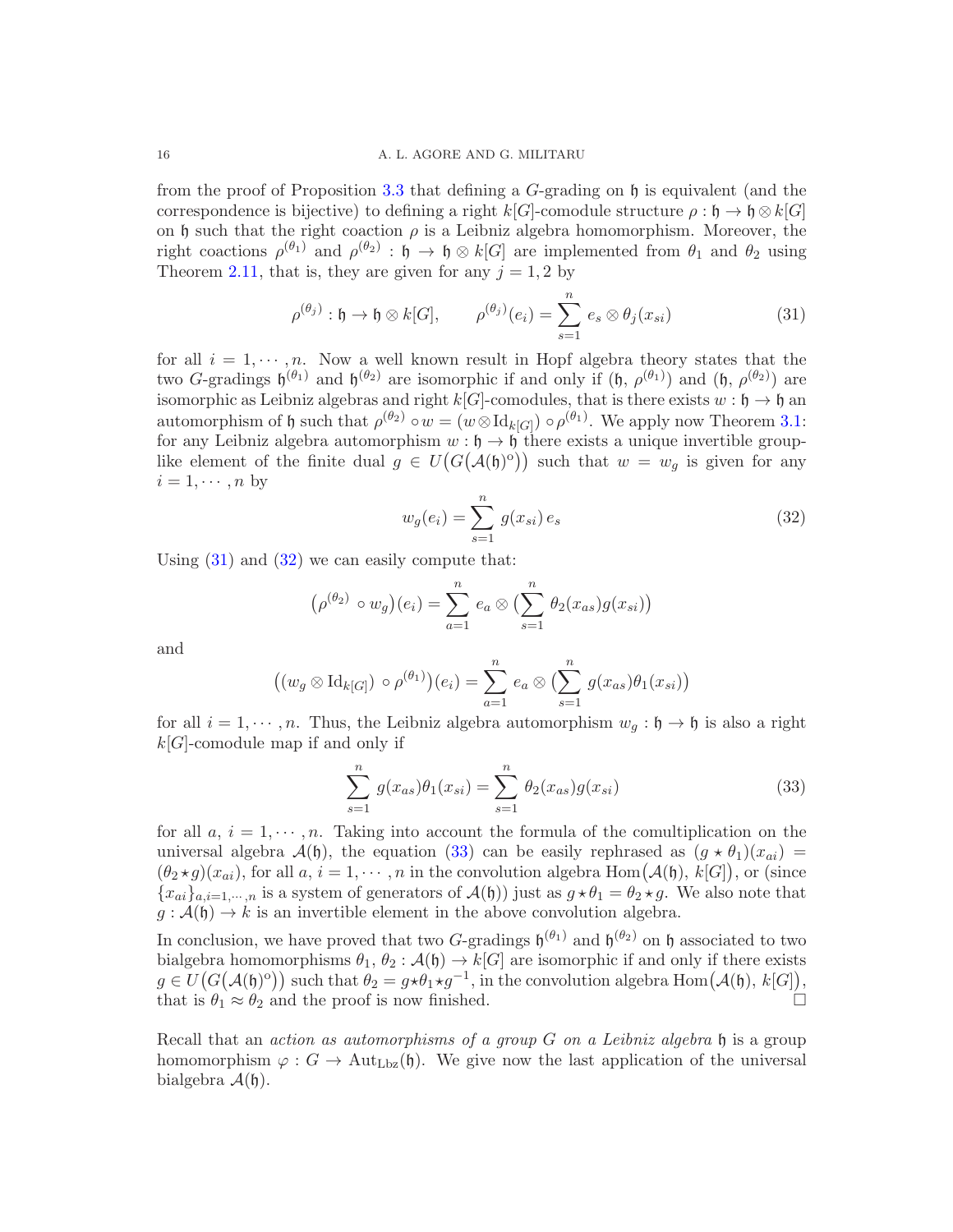<span id="page-16-8"></span>**Proposition 3.6.** Let G be a finite group and  $\mathfrak{h}$  a finite dimensional Leibniz algebra with basis  $\{e_1, \dots, e_n\}$ . Then there exists a bijection between the set of all actions as automorphisms of G on h and the set of all bialgebra homomorphisms  $\mathcal{A}(\mathfrak{h}) \to k[G]^*$ .

The bijection is given such that the group homomorphism  $\varphi_{\theta}: G \to \text{Aut}_{\text{Lbz}}(\mathfrak{h})$  associated to a bialgebra homomorphism  $\theta : \mathcal{A}(\mathfrak{h}) \to k[G]^*$  is defined as follows:

$$
\varphi_{\theta}(g)(e_i) = \sum_{s=1}^{n} \langle \theta(x_{si}), g \rangle e_s \tag{34}
$$

for all  $q \in G$  and  $i = 1, \dots, n$ .

*Proof.* Applying Theorem [2.11](#page-10-0) for the commutative bialgebra  $B := k[G]^*$  gives a bijection between the set of all bialgebra homomorphisms  $\mathcal{A}(\mathfrak{h}) \to k[\tilde{G}]^*$  and the set of all Leibniz algebra homomorphisms  $f: \mathfrak{h} \to \mathfrak{h} \otimes k[G]^*$  which make  $\mathfrak{h}$  into a right  $k[G]^*$ -comodule. The proof is finished if we show that the latter set is in bijective correspondence with the set of all group homomorphisms  $G \to \text{Aut}_{\text{Lbz}}(\mathfrak{h})$ . This follows by a standard argument in Hopf algebra theory, similar to the one used in [\[23,](#page-17-16) Lemma 1]. We indicate very briefly how the argument goes, leaving the details to the reader. Indeed, the category of right  $k[G]^*$ -comodules is isomorphic to the category of left  $k[G]$ -modules. The left action • :  $k[G] \otimes \mathfrak{h} \to \mathfrak{h}$  of the group algebra  $k[G]$  on  $\mathfrak{h}$  associated to a right coaction  $f: \mathfrak{h} \to \mathfrak{h} \otimes k[G]^*$  is given by  $g \bullet x := \langle x_{\langle 1 \rangle}, g \rangle x_{\langle 0 \rangle}$ , where we used the  $\sum$ -notation for comodules,  $f(x) = x_{\langle 0 \rangle} \otimes x_{\langle 1 \rangle} \in \mathfrak{h} \otimes k[G]^*$  (summation understood). We associate to the action • the map  $\varphi_{\bullet}: G \to \text{Aut}_k(\mathfrak{h}), \varphi_{\bullet}(g)(x) := g \bullet x$ , for all  $g \in G$ and  $x \in \mathfrak{h}$ . Now, it can be easily checked that  $f: \mathfrak{h} \to \mathfrak{h} \otimes k[G]^*$  being a Leibniz algebra homomorphism is equivalent to  $\varphi_{\bullet}(g)$  being an automorphism of the Leibniz algebra h, for all  $g \in G$  and the proof is finished.

#### **REFERENCES**

- <span id="page-16-1"></span><span id="page-16-0"></span>[1] Agore, A. L. Categorical constructions for Hopf algebras, Comm. Algebra 39 (2011), 1476–1481.
- [2] Agore, A. L. Universal coacting Poisson Hopf algebras, to appear in Manuscripta Math., DOI: 10.1007/s00229-020-01207-0.
- <span id="page-16-2"></span>[3] Agore, A. L., Gordienko, A. S., Vercruysse, J. - Equivalences of (co)module algebra structures over Hopf algebras, arXiv:1812.04563.
- <span id="page-16-6"></span><span id="page-16-3"></span>[4] Agore, A.L., Gordienko, A.S., Vercruysse, J. - V-universal Hopf algebras (co)acting on  $\Omega$ -algebras, arXiv:2005.12954.
- [5] Agore, A. L., Militaru, G. Galois groups and group actions on Lie algebras, J. Lie Theory 28 (2018), 1165–1188.
- <span id="page-16-9"></span><span id="page-16-7"></span>[6] Arango, J. A. O., Rojas, N. E. - The Automorphisms group of a Current Lie algebra, arXiv:1811.09948.
- [7] Bahturin, Y., Kochetov, M., Rodrigo-Escudero A. Gradings on classical central simple real Lie algebras, J. Algebra, 506 (2018), 1–42.
- <span id="page-16-5"></span><span id="page-16-4"></span>[8] Bloh, A.M. - On a generalization of the concept of Lie algebra, Dokl. Akad. Nauk SSSR 165 (1965), 471–473.
- <span id="page-16-10"></span>[9] Borel, A., Mostow, G. D. - On semi-simple automorphisms of Lie algebras, Ann. of Math., 61(1955), 389–405.
- [10] Brandt, A. The free Lie ring and Lie representations of the full linear group, Trans. Amer. Math. Soc., **56** (1944), 528–536.